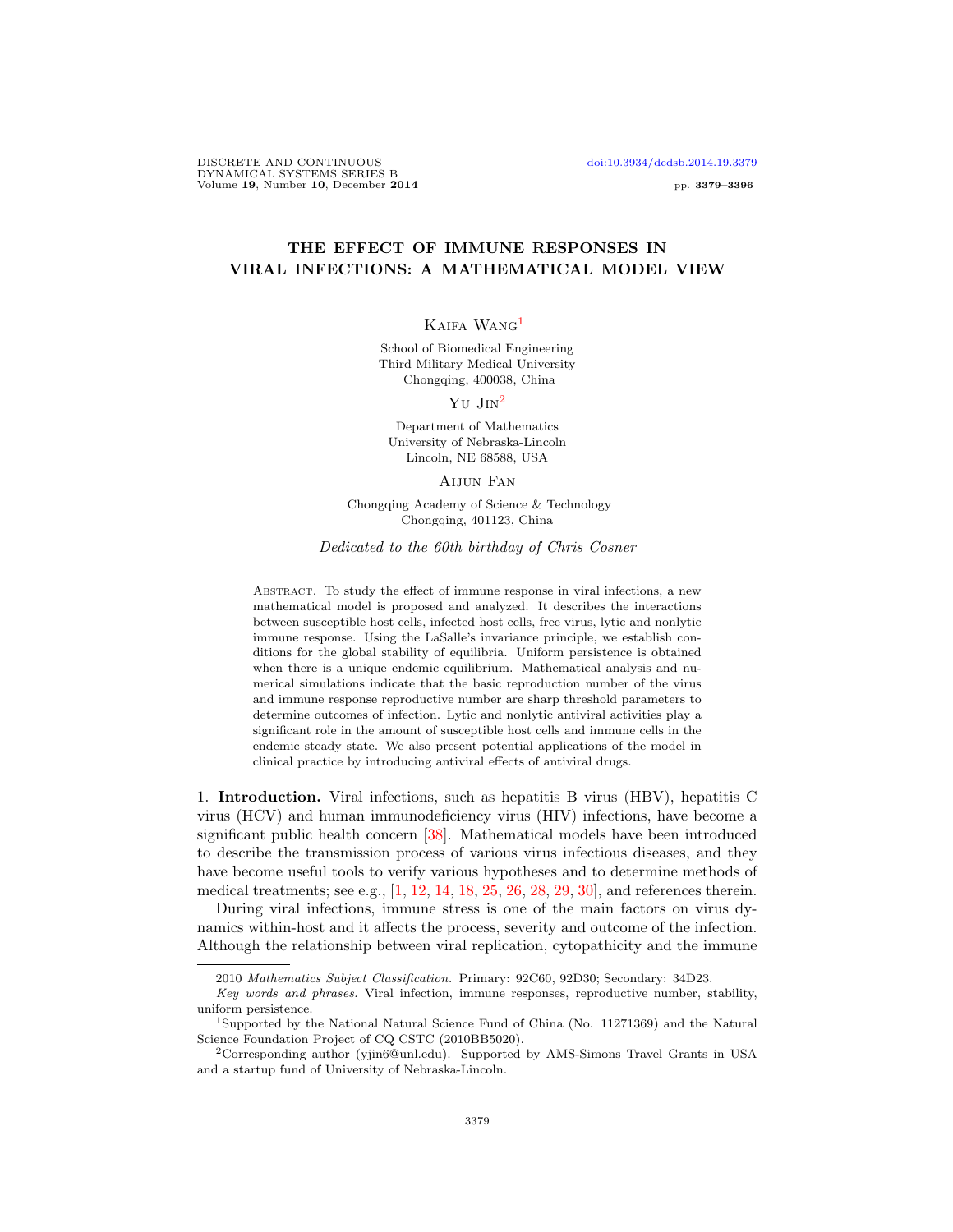response is very complex, the antiviral immune effector mechanisms can be broadly divided into lytic and nonlytic components [\[37\]](#page-17-3). The lytic immune function is to kill infected cells, just as the natural killer cells lyse infected cells or cytotoxic T lymphocytes kill infected cells, and hence, it increases the death rate of infected cells. The nonlytic immune function is to inhibit viral replication, through soluble mediators, such as interferon  $\alpha$  or interferon  $\beta$ , and hence, it reduces the replication rate of the virus. It has been indicated in [\[37\]](#page-17-3) that if the viral cytopathicity is low relative to the rate of viral replication, then a combination of lytic and nonlytic effector mechanisms is likely to be required.

Population dynamics of viral infection with immune responses, via mathematical modeling and analysis, has been paid increasing attention in last few decades; see e.g., [\[14,](#page-16-1) [19,](#page-16-6) [22,](#page-16-7) [23,](#page-16-8) [24,](#page-16-9) [26,](#page-16-4) [31,](#page-17-4) [35,](#page-17-5) [37,](#page-17-3) [39\]](#page-17-6) and references therein. The basic population dynamic model of immune responses to persistent viruses was introduced by Nowak and Bangham in [\[24\]](#page-16-9), where the model described the dynamics of susceptible host cells, infected host cells, free virus and lytic immune response; see also [\[14,](#page-16-1) [19,](#page-16-6) [22,](#page-16-7) [23,](#page-16-8) [26,](#page-16-4) [39\]](#page-17-6). Based on the assumption that the turnover of free virus is much faster than that of infected cells, the dynamics of free virus was not explicitly included in models in [\[31,](#page-17-4) [35,](#page-17-5) [37\]](#page-17-3). Instead, a quasi steady-state assumption was imposed there and it indicated that the amount of free virus was simply proportional to the number of infected cells, and hence, the number of infected host cells was considered as a measure of virus load. In [\[33\]](#page-17-7), it shows that explicit dynamics of free virus may induce fluctuations while the model without free virus component only admits equilibrium steady states. Therefore, the popular quasi-steady-state assumption may not be reasonable in the sense that explicit dynamics of free virus may affect the dynamical behaviors in host-microparasite systems. Hence, incorporating the free virus population into a mathematical model is rather reasonable and important to better reflect the infection process.

To better understand the effect of immune response in viral infections, we present a new mathematical model to describe dynamical behaviors within-host, including the lytic and nonlytic antiviral activity and the explicit activity of free virus. The theoretical analysis shows that the basic reproduction number of the virus  $(R_1)$  and the immune response reproductive number  $(R_2)$  are sharp threshold parameters. If  $R_1 < 1$ , only a virus-free equilibrium (corresponding to no infection) exists and it is globally asymptotically stable. If  $R_1 > 1$  and  $R_2 < 1$ , an immune-free equilibrium (corresponding to immune exhaustion) appears and it is asymptotically stable. If  $R_2 > 1$ , an endemic equilibrium (corresponding to coexistence of virus and immunity) appears and it is asymptotically stable. Furthermore, global stability of the immune-free equilibrium and the endemic equilibrium is also obtained when the efficacy of nonlytic component is sufficient small, while numerical simulations show that this condition may not be necessary. In addition, we investigate the role of lytic and nonlytic immune effectors in viral infections through numerical simulations, and explore potential applications in clinical practice.

The organization of this paper is as follows. We introduce the model in Section 2. In Section 3, we present dynamic analysis, including the dissipativity of the system, the existence and stability of equilibria, and uniform persistence of the system. Numerical simulations of the model are presented in Section 4 with biological interpretations. Finally, a short discussion completes the paper.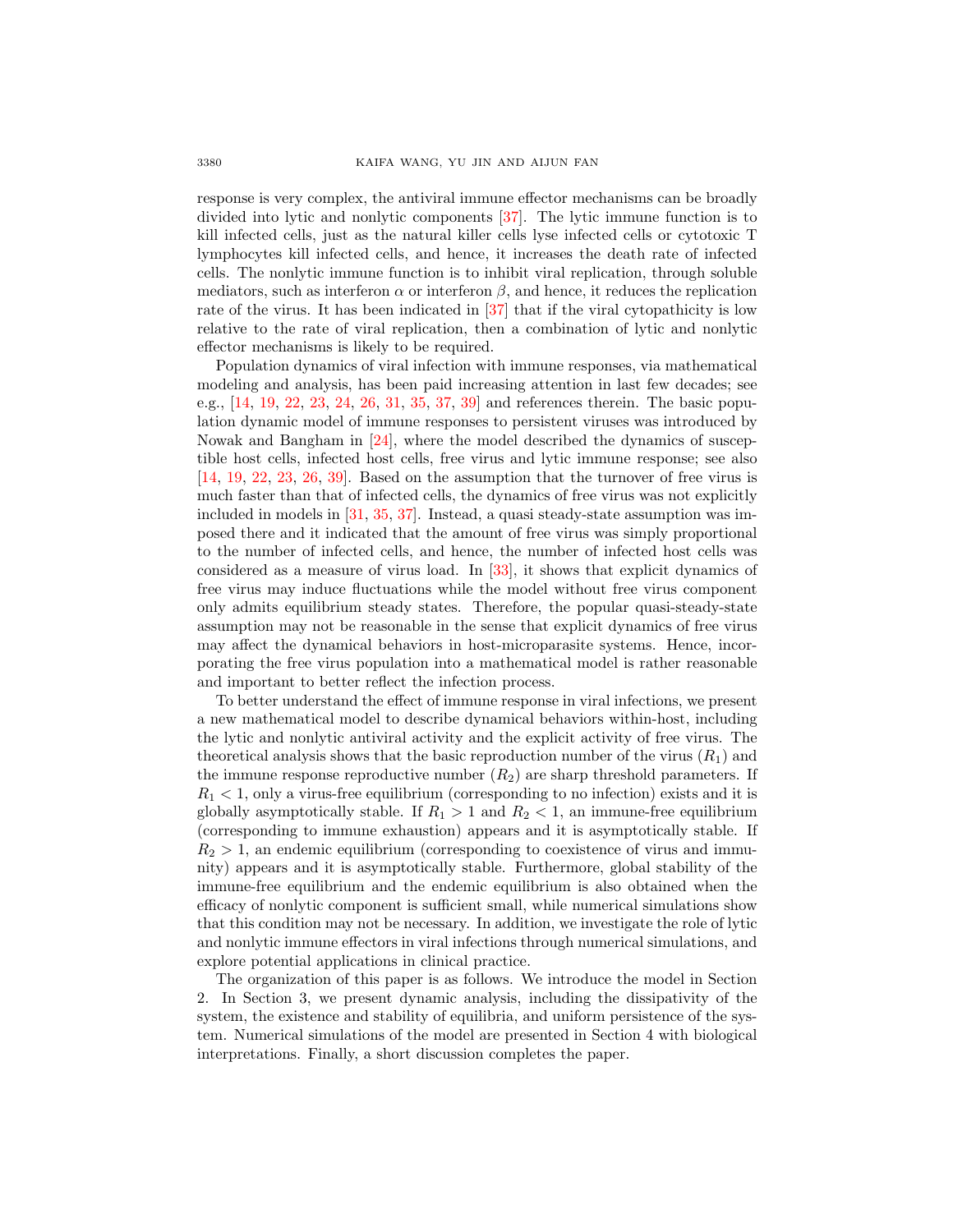2. The model. In order to study population dynamics of immune response to persistent viruses, Nowak and Bangham in [\[24\]](#page-16-9) proposed the following model of the interaction between susceptible host cells  $(x(t))$ , infected host cells  $(y(t))$ , free virus particles  $(v(t))$ , and immune cells  $(z(t))$ :

$$
\begin{cases}\nx' = r - d_1x - \beta xv, \ny' = \beta xv - d_2y - pyz, \nv' = k_1d_2y - d_3v, \nz' = k_2yz - d_4z,\n\end{cases}
$$
\n(1)

where immune cells can kill infected host cells but the nonlytic immune response is not considered (i.e., only the lytic immune response is assumed). Wodarz et al. [\[37\]](#page-17-3) then introduced a different model for viral infection as follows:

$$
\begin{cases}\nx' = r - d_1 x - \frac{\beta x y}{1 + q z}, \ny' = \frac{\beta x y}{1 + q z} - d_2 y - p y z, \nz' = k_2 y - d_4 z,\n\end{cases}
$$
\n(2)

which took into account the nonlytic immune response  $(q)$  in antiviral immune effector mechanisms besides lytic immune response but did not consider free virus explicitly based on the assumption that the turnover of free virus is much faster than that of infected cells.



<span id="page-2-1"></span>FIGURE 1. The schematic of model [\(3\)](#page-2-0), a modification of [\[37,](#page-17-3) Fig. 1].

Inspired by the work in [\[24,](#page-16-9) [37\]](#page-17-3), we consider the following population model (see Figure [1\)](#page-2-1) of viral infection, describing the dynamics of susceptible host cells, infected host cells, free virus, the lytic and nonlytic immune response:

<span id="page-2-0"></span>
$$
\begin{cases}\nx' = r - d_1 x - \frac{\beta x v}{1 + q z}, \ny' = \frac{\beta x v}{1 + q z} - d_2 y - p y z, \nv' = k_1 d_2 y - d_3 v, \nz' = k_2 y z - d_4 z,\n\end{cases}
$$
\n(3)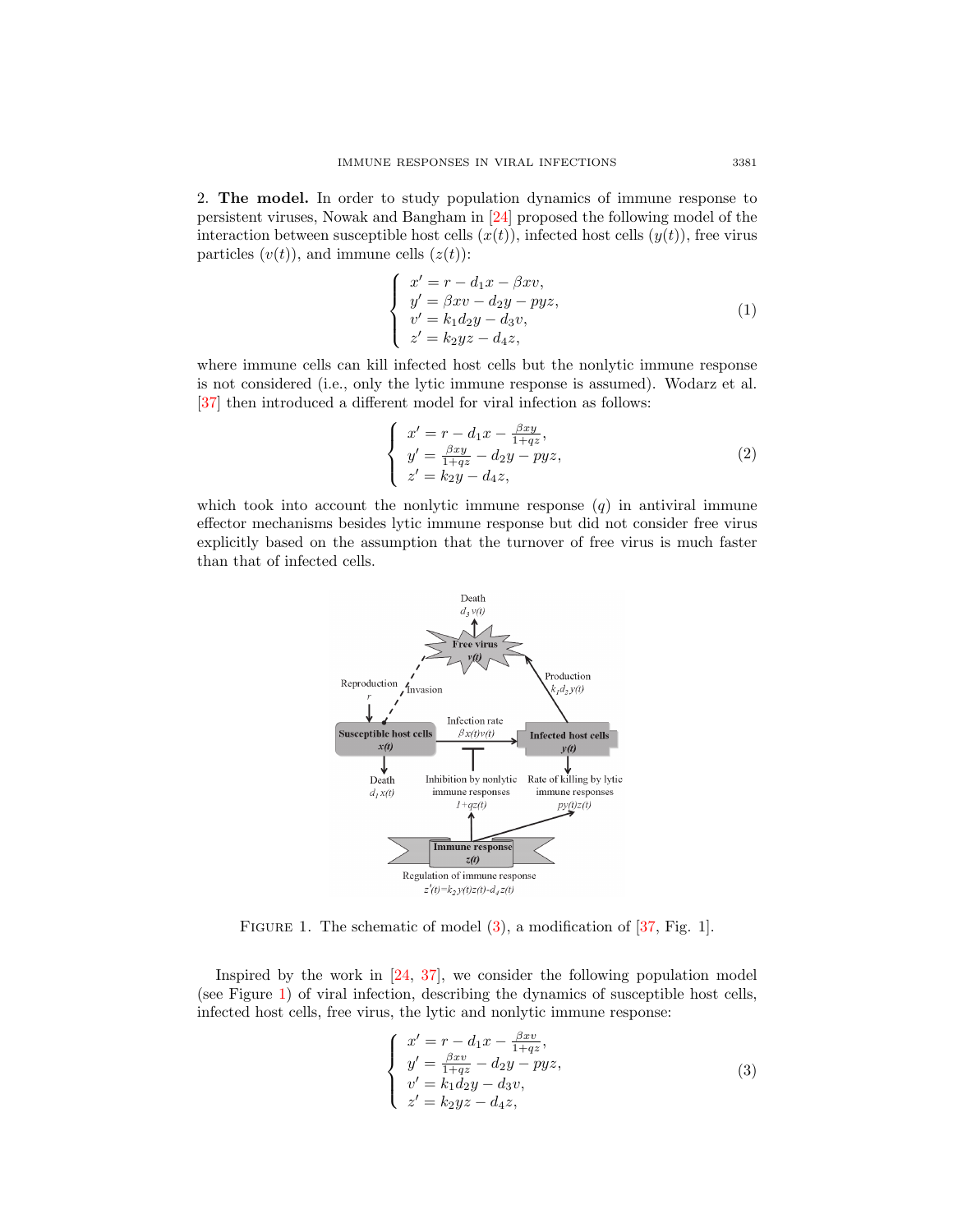where  $x(t)$  is the number of susceptible host cells,  $y(t)$  represents infected host cells that can produce free virus particles,  $v(t)$  is the number of free virus particles, and  $z(t)$  represents immune cells that can inhibit viral infection (nonlytic immune response) and kill infected host cells (lytic immune response). Susceptible cells reproduce at a rate  $r$ , die at a rate  $d_1$ , and become infected cells by free virus at a rate  $\beta v$ . 1 + qz is the inhibition rate of viral infection by the nonlytic antiviral activity with  $q$  denoting the strength of the nonlytic immune response. Infected cells die at a rate  $d_2$  and are killed by the lytic antiviral activity of immune response at a rate pz with p denoting the strength of the lytic immune response.  $k_1$  is the burst size, which means the total number of virions produced by an infected cell during its life span.  $d_3$  is the death rate of free virus. Immune cells die at a rate  $d_4$  and are generated at a rate  $k_2y$ , which indicates that the production of immune cells is a bilinear form, depending on the contact strength of infected cells and immune cells (see other function forms based on different mechanism assumptions in  $[5, 6]$  $[5, 6]$  $[5, 6]$ ). Here, all parameters  $r, d_1, \beta, q, d_2, p, k_1, d_3, k_2$  and  $d_4$  are nonnegative constants according to their biological significance. The dynamics of free virus is explicitly described but not studied by virtue of infected host cells in model [\(3\)](#page-2-0). We also consider the antiviral immune effector mechanisms in the viral infection process and assume the nonlytic antiviral activity in model [\(3\)](#page-2-0) as well as the lytic effector mechanisms of immune responses.

In the study of population dynamics of immune response to persistent viruses in vivo, it is important to predict whether the infection disappears, or the immune exhaustion appears, or the virus and the immunity coexist. These phenomena correspond to different asymptotic behaviors of solutions to model [\(3\)](#page-2-0), i.e., the stability of the equilibria. In the rest of the paper, we first focus on mathematical analysis of global dynamics of [\(3\)](#page-2-0), and then give biological interpretations of the model and results via numerical simulations.

3. Dynamic analysis. In this section, we will obtain the dissipativity, derive the basic reproduction number and the immune response reproductive number, and analyze the existence and stability of equilibria and the uniform persistence for model [\(3\)](#page-2-0).

3.1. Dissipativity. For biological reason, we consider model [\(3\)](#page-2-0) in the first octant of  $\mathbb{R}^4$ . Note that  $x'|_{x=0} = r > 0$ ,  $y'|_{y=0} = \beta x v/(1+qz)$ ,  $v'|_{v=0} = k_1 d_2 y$ ,  $|z'|_{z=0} = 0$ . This implies that  $(x(t), y(t), v(t), z(t)) \in \mathbb{R}^4_+$  for all  $t > 0$ , provided that  $(x(0), y(0), v(0), z(0)) \in \mathbb{R}^4_+.$ 

The following result shows that all solutions of model [\(3\)](#page-2-0) in  $\mathbb{R}^4_+$  are ultimately bounded and that solutions with positive initial value conditions are positive, which indicates that model [\(3\)](#page-2-0) is biologically well behaved and dissipative.

<span id="page-3-1"></span>**Theorem 3.1.** For model [\(3\)](#page-2-0), there exists  $M > 0$ , such that all solutions in  $\mathbb{R}^4_+$  satisfy  $x(t) < M$ ,  $y(t) < M$ ,  $v(t) < M$ ,  $z(t) < M$  for all sufficiently large t. Moreover, all solutions with positive initial value conditions

<span id="page-3-0"></span>
$$
x(0) > 0, y(0) > 0, v(0) > 0, and z(0) > 0
$$
\n
$$
(4)
$$

are positive for  $t > 0$  (i.e.,  $x(t) > 0$ ,  $y(t) > 0$ ,  $v(t) > 0$ , and  $z(t) > 0$  for all  $t > 0$ ).

Proof. Firstly, we sketch the arguments for ultimate boundedness of solutions of [\(3\)](#page-2-0) in  $\mathbb{R}^4_+$ . Let  $N_1(t) = x(t) + y(t)$  and  $d_5 = \min\{d_1, d_2\}$ . Since all components of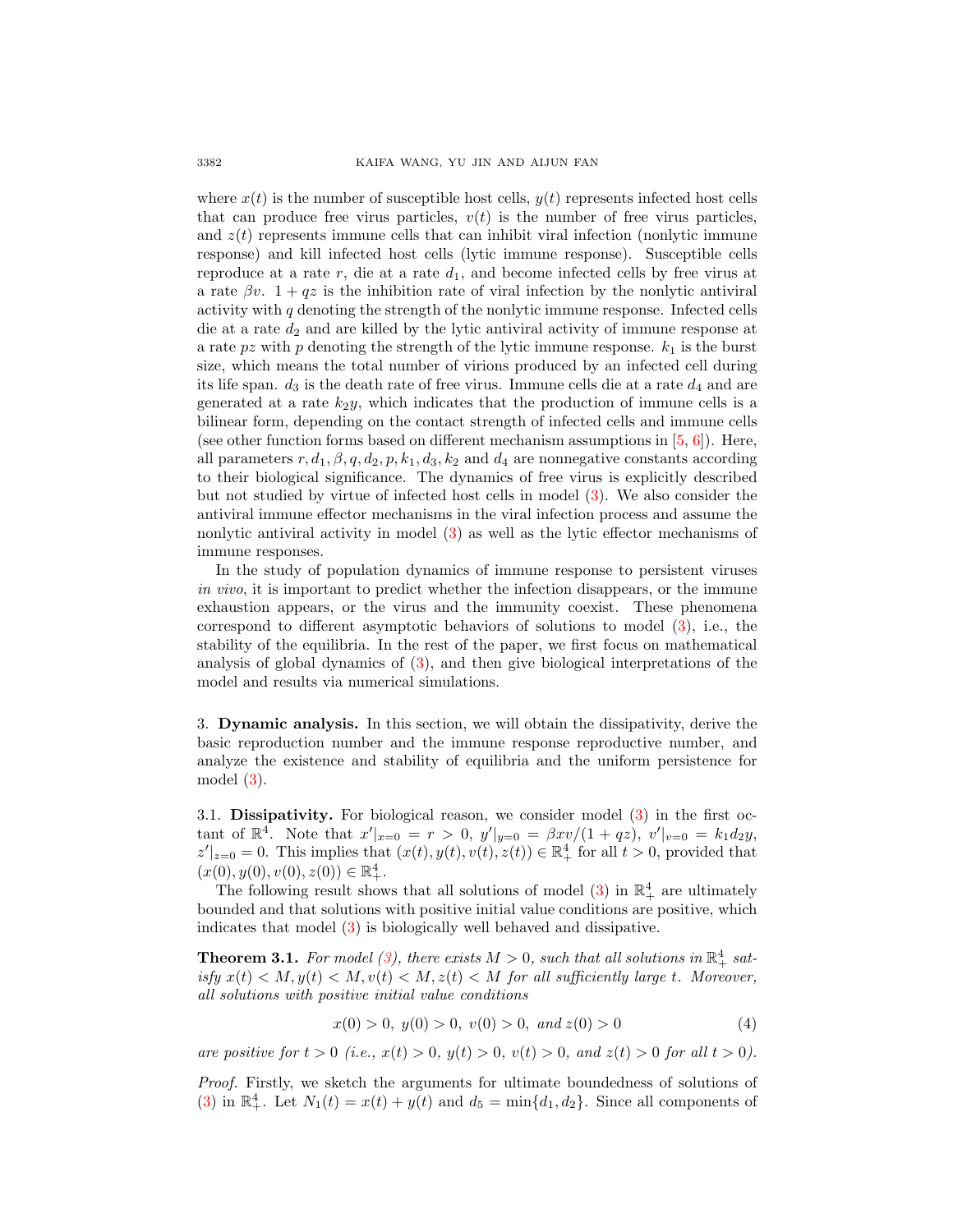a solution of [\(3\)](#page-2-0) are nonnegative, we have

$$
N_1' = r - d_1 x - d_2 y - pyz < r - d_5 N_1.
$$

It then follows from the comparison principle and the dynamics of the system  $N'(t) = r - d_5 N_1$  that  $x(t), y(t) < N_1(t) < 2r/d_5$  for sufficiently large t. Let  $N_2(t) = x(t) + y(t) + v(t)/k_1 + pz(t)/k_2$  and  $d_6 = \min\{d_1, d_2, d_3, d_4\}$ . Then, for large t,

$$
N_2' = r + d_5y - d_1x - d_5y - \frac{d_3}{k_1}v - \frac{pd_4}{k_2}z < 3r - d_6N_2.
$$

Therefore,  $N_2 < 4r/d_6$  for all large t, and hence,  $x(t)$ ,  $y(t)$ ,  $v(t)$  and  $z(t)$  are ultimately bounded by positive constant  $M = (4r/d_6) \min\{1, k_1, k_2/p\}.$ 

Now we consider solutions with positive initial value conditions. Note that  $z = 0$ is a constant solution of system [\(3\)](#page-2-0). By the uniqueness and continuity of solutions with respect to initial conditions, for any solution of  $(3)$  with initial value conditions [\(4\)](#page-3-0), we have  $z(t) > 0$  for all  $t > 0$ . Next, we prove that  $x(t)$ ,  $y(t)$  and  $v(t)$  are positive for all  $t > 0$ . Suppose that  $x(t)$  is not always positive. Let  $\tau > 0$  be the first time such that  $x(\tau) = 0$ . By the first equation of [\(3\)](#page-2-0) we have  $x'(\tau) = r > 0$ , which implies  $x(t) < 0$  for  $t \in (\tau - \epsilon, \tau)$ , for sufficiently small  $\epsilon > 0$ . A contradiction. Thus,  $x(t)$ is positive for all  $t > 0$ . To show that  $y(t)$  and  $v(t)$  are positive, we first show that they are nonnegative. As  $z(t)$  and  $x(t)$  are positive, we see from [\(3\)](#page-2-0) that y' and v have the same sign when  $y = 0$ , and v' and y have the same sign when  $v = 0$ . If v reaches 0 for the first time at  $t = \tau_1$  while y is still positive (i.e.,  $y(\tau_1) > 0$ ), then  $v'(\tau_1) > 0$ . This contradicts to the fact that  $v > 0$  for  $t < \tau_1$ . We can obtain a similar contradiction if assuming that  $\gamma$  reaches 0 for the first time while  $\gamma$  is still positive. Therefore,  $y$  and  $v$  must reach 0 at the same time for the first time, and then remain at 0, which indicates that  $y(t)$  and  $v(t)$  must be nonnegative. Then by the second and third equations of [\(3\)](#page-2-0), we have

$$
y(t) = \left(y(0) + \int_0^t \frac{\beta x(s)v(s)}{1 + qz(s)} e^{\int_0^s (d_2 + pz(\theta)) d\theta} ds\right) e^{-\int_0^t (d_2 + pz(s)) ds}
$$
  
\n
$$
\geq y(0) e^{-\int_0^t (d_2 + pz(s)) ds} > 0,
$$
  
\n
$$
v(t) = \left(v(0) + \int_0^t k_1 d_2 y(\theta) e^{d_3 \theta} d\theta\right) e^{-d_3 t} \geq v(0) e^{-d_3 t} > 0,
$$

for all  $t > 0$ . Therefore, any solution of [\(3\)](#page-2-0) with initial conditions [\(4\)](#page-3-0) is positive.  $\Box$ 

3.2. Basic reproductive numbers and equilibria. To obtain equilibria of model [\(3\)](#page-2-0), we consider the following algebraic system

<span id="page-4-0"></span>
$$
\begin{cases}\n r - d_1 x - \frac{\beta x v}{1 + q z} = 0, \\
 \frac{\beta x v}{1 + q z} - d_2 y - p y z = 0, \\
 k_1 d_2 y - d_3 v = 0, \\
 k_2 y z - d_4 z = 0.\n\end{cases}
$$
\n(5)

It is easy to see that [\(3\)](#page-2-0) always admits a virus-free equilibrium  $E_0 = (r/d_1, 0, 0, 0)$ , which satisfies  $(5)$  and corresponds to the "no infection" state.

3.2.1. The basic reproduction number and the immune-free equilibrium. Recall that the basic reproduction number is the mean number of secondary cases which is caused by a typical infected individual in a totally susceptible population during its lifetime in the absence of any control policies [\[8,](#page-16-12) [32\]](#page-17-8). During its mean lifetime of  $T = 1/d_2$ , an infected cell averagely generates  $P(T) = k_1 d_2 T$  virus. A virus has an average lifetime of  $1/d_3$ , and hence, it can produce a maximum amount of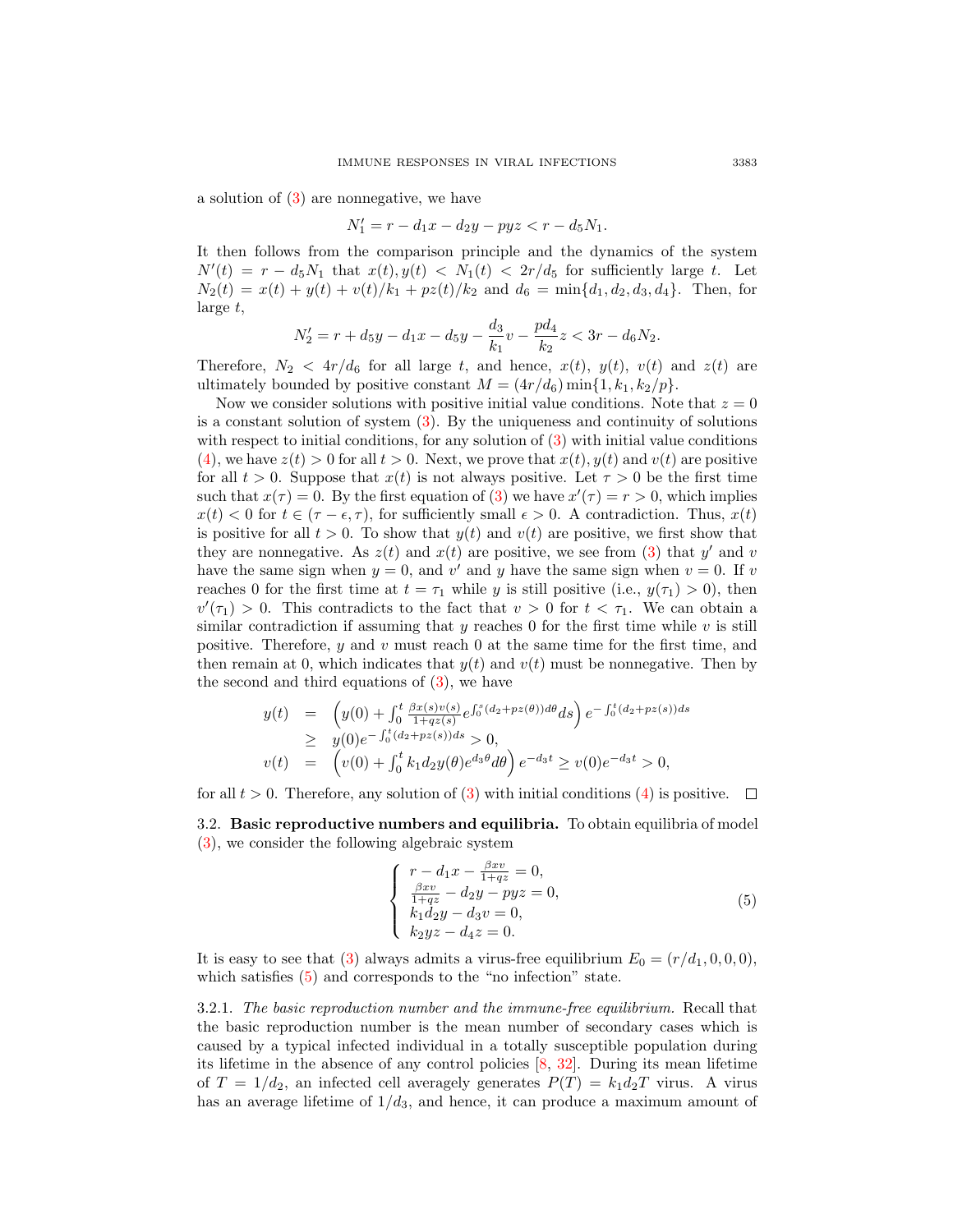$I(T) = r\beta/d_1d_3$  infections. Therefore, the basic reproduction number of virus for [\(3\)](#page-2-0) can be defined as

<span id="page-5-0"></span>
$$
R_1 = P(T)I(T) = \frac{k_1 r \beta}{d_1 d_3}.\tag{6}
$$

Based on  $(5)$ , if  $R_1 > 1$ , suppose that the immune response has not established, i.e.,  $z = 0$ , [\(3\)](#page-2-0) admits a unique immune-free equilibrium  $E_1 = (x_1^*, y_1^*, v_1^*, 0)$ , where

<span id="page-5-2"></span>
$$
x_1^* = \frac{d_3}{k_1 \beta}, \ \ y_1^* = \frac{k_1 r \beta - d_1 d_3}{k_1 \beta d_2}, \ \ v_1^* = \frac{k_1 r \beta - d_1 d_3}{\beta d_3},\tag{7}
$$

and  $E_1$  corresponds to the "immune exhaustion" state.

3.2.2. The immune response reproductive number and the endemic equilibrium. Similarly as we define the basic reproduction number of virus, we derive the immune response reproductive number  $R_2$ , which describes the average number of newly immune cells generated from one immune cell during its mean lifetime. Note that the immune-free equilibrium  $E_1$  corresponds to no immune response. In this state, the amount of infected cells is  $y_1^* = (k_1 r \beta - d_1 d_3)/k_1 \beta d_2$ . Suppose that an immune cell is introduced into this state. Then  $k_2y_1^*$  new immune cells will be produced by the initially introduced immune cell during a time unit (see the fourth equation of [\(3\)](#page-2-0)). Since an immune response has an average lifetime of  $1/d_4$ , the initially introduced immune cell produces  $k_2 y_1^*/d_4$  new immune cells in total during one immune response process, and hence, the immune response reproductive number for [\(3\)](#page-2-0) can be given by

<span id="page-5-1"></span>
$$
R_2 = \frac{k_2 y_1^*}{d_4} = \frac{k_2 (k_1 r \beta - d_1 d_3)}{k_1 \beta d_2 d_4}.
$$
 (8)

By [\(5\)](#page-4-0) again, we can obtain that model [\(3\)](#page-2-0) admits a unique endemic equilibrium  $E_2 = (x_2^*, y_2^*, z_2^*)$ , whose components are all positive, if  $R_2 > 1$ . This corresponds to the "virus and immunity coexistence" state. Here

<span id="page-5-3"></span>
$$
x_2^* = \frac{k_2r - d_2d_4 - pd_4z_2^*}{k_2d_1} = \frac{y_2^*(1+qz_2^*)(d_2+pz_2^*)}{\beta v_2^*},
$$
  
\n
$$
y_2^* = \frac{d_4}{k_2d_3},
$$
  
\n
$$
z_2^* = \frac{-K_2 + \sqrt{K_2^2 - 4K_1K_3}}{2K_1},
$$
  
\n(9)

where  $z_2^*$  is the positive real root of the quadratic equation  $K_1z^2 + K_2z + K_3 = 0$ , in which

$$
K_1 = k_2 q p d_1 d_3,
$$
  
\n
$$
K_2 = k_2 p d_1 d_3 + k_2 q d_1 d_2 d_3 + \beta k_1 p d_2 d_4,
$$
  
\n
$$
K_3 = d_2 (k_2 d_1 d_3 - \beta r k_1 k_2 + \beta k_1 d_2 d_4).
$$

**Remark 1.** Note that by [\(6\)](#page-5-0) and [\(8\)](#page-5-1), we have  $R_2 > 1$  implies  $R_1 > 1$ .

We summarize this subsection by the following theorem.

**Theorem 3.2.** For system [\(3\)](#page-2-0), the virus-free equilibrium  $E_0 = (r/d_1, 0, 0, 0)$  always exists; if  $R_1 > 1$  and  $R_2 < 1$ , the immune-free equilibrium  $E_1$  appears; if  $R_2 > 1$ , a unique endemic equilibrium  $E_2$  appears.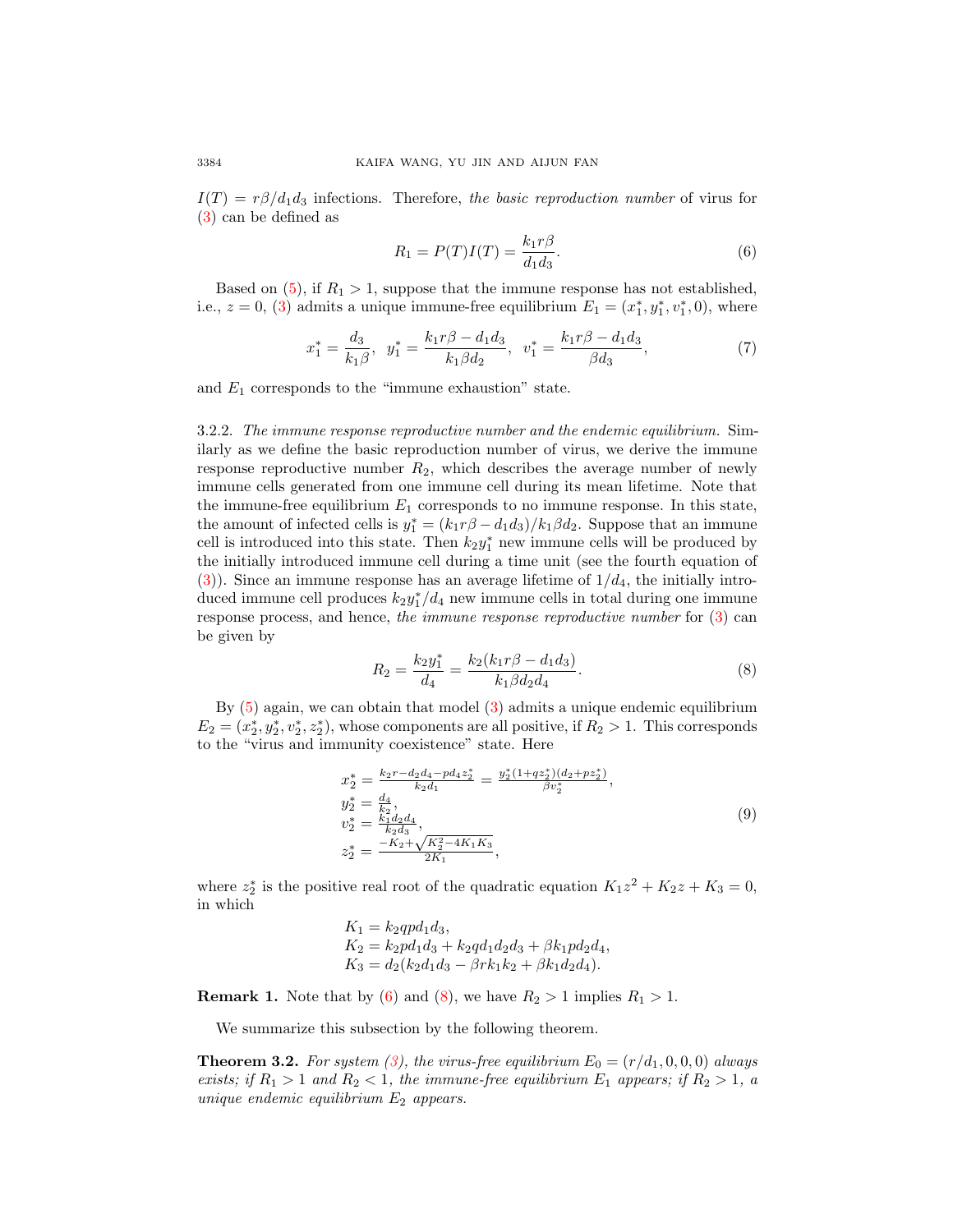3.3. Local stability of equilibria. In this subsection, we consider the local stability of equilibria of model  $(3)$ . The Jacobian matrix J of  $(3)$  is

$$
J = \begin{bmatrix} -d_1 - \frac{\beta v}{1+qz} & 0 & -\frac{\beta x}{1+qz} & \frac{q\beta xv}{(1+qz)^2} \\ \frac{\beta v}{1+qz} & -d_2 - pz & \frac{\beta x}{1+qz} & -py - \frac{q\beta xv}{(1+qz)^2} \\ 0 & k_1d_2 & -d_3 & 0 \\ 0 & k_2z & 0 & k_2y - d_4 \end{bmatrix} .
$$
 (10)

The characteristic equation associated with the Jacobian matrix  $J$  at the equilibrium  $E_0$  is

<span id="page-6-0"></span>
$$
H_{E_0}(\lambda) := (\lambda + d_1)(\lambda + d_4)(\lambda^2 + (d_2 + d_3)\lambda + d_2d_3(1 - R_1)) = 0.
$$
 (11)

Clearly, all eigenvalues of  $(11)$  are negative real numbers if  $R_1 < 1$  and there is one positive eigenvalue if  $R_1 > 1$ . Thus, we have the following result.

<span id="page-6-2"></span>**Theorem 3.3.** For [\(3\)](#page-2-0), the virus-free equilibrium  $E_0$  is locally asymptotically stable if  $R_1 < 1$  and it is unstable if  $R_1 > 1$ .

As for the stability of the equilibrium  $E_1$  of [\(3\)](#page-2-0), we have the following result.

<span id="page-6-3"></span>**Theorem 3.4.** For  $(3)$ , the immune-free equilibrium  $E_1$  is locally asymptotically stable if  $R_1 > 1$  and  $R_2 < 1$ , and is unstable if  $R_2 > 1$ .

*Proof.* The characteristic equation associated with the Jacobian matrix  $J$  at  $E_1$  is given by

$$
H_{E_1}(\lambda) := (\lambda + d_4 - k_2 y_1^*) H_1(\lambda) = 0,
$$
\n(12)

where

$$
H_1(\lambda) = \lambda^3 + A_1 \lambda^2 + A_2 \lambda + A_3,
$$

and

$$
A_1 = d_1 + d_2 + d_3 + \beta v_1^*, \ \ A_2 = (d_2 + d_3)(d_1 + \beta v_1^*), \ \ A_3 = k_1 d_2 r \beta.
$$

By  $(7)$ , we have

$$
k_2y_1^* - d_4 = \frac{k_2(k_1r\beta - d_1d_3) - k_1d_2d_4\beta}{k_1d_2\beta} \begin{cases} < 0 & \text{if } R_2 < 1, \\ > 0 & \text{if } R_2 > 1. \end{cases}
$$

Furthermore, note that  $A_1 > 0, A_3 > 0$  and

$$
\Delta_2 = \begin{vmatrix} A_1 & 1 \\ A_3 & A_2 \end{vmatrix} = A_1 A_2 - A_3 = \frac{k_1 r \beta (d_3^3 + (d_2 + d_3)(k_1 r \beta + d_2 d_3))}{d_3^2} > 0.
$$

Thus, the theorem follows from the Routh-Hurwitz criterion.

The stability of the equilibrium  $E_2$  of [\(3\)](#page-2-0) is given in the following theorem.

<span id="page-6-4"></span>**Theorem 3.5.** For  $(3)$ , the endemic equilibrium  $E_2$  is locally asymptotically stable if  $R_2 > 1$ .

Proof. Through lengthly algebraic calculations, the characteristic equation associated with the Jacobian matrix  $J$  at  $E_2$  can be given by

<span id="page-6-1"></span>
$$
H_{E_2}(\lambda) := \lambda^4 + A_1 \lambda^3 + A_2 \lambda^2 + A_3 \lambda + A_4 = 0,
$$
\n(13)

where

$$
\begin{array}{l} A_1=d_2+d_3+\frac{r_*}{x_2^*}+pz_2^* > 0,\\ A_2=pd_4z_2^*+\frac{r(d_2+d_3+pz_2^*)}{x_2^*}+\frac{qk_2(r-d_1x_2^*)z_2^*}{1+qz_2^*}>0,\\ A_3=pd_3d_4z_2^*+\frac{rpd_4z_2^*}{x_2^*}+\frac{(r-d_1x_2^*)(k_1d_2\beta+qk_2(d_1+d_3)z_2^*)}{1+qz_2^*}>0,\\ A_4=\frac{prd_3d_4z_2^*}{x_2^*}+\frac{qd_1d_3k_2(r-d_1x_2^*)z_2^*}{1+qz_2^*}>0.\end{array}
$$

 $\Box$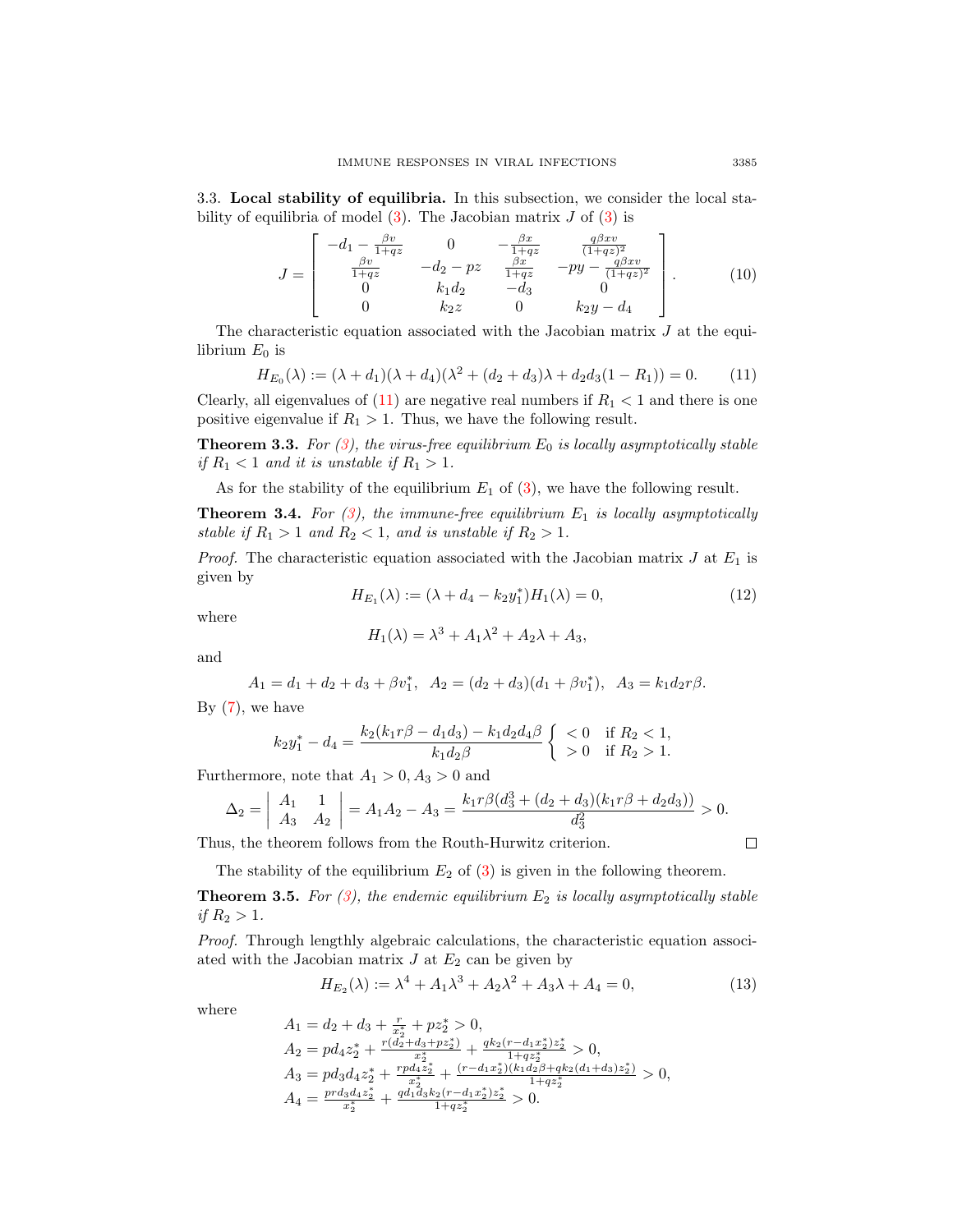Here, we used  $\beta x_2^* y_2^* / (1+qz_2^*) = r - d_1 x_2^* = y_2^* (d_2+pz_2^*), k_2 y_2^* - d_4 = 0, d_3 (d_2+pz_2^*) =$  $k_1 d_2 \beta x_2^*/(1+qz_2^*)$  and [\(9\)](#page-5-3).

Furthermore, with the aid of MATHEMATICA, we obtain  $\overline{1}$ 

$$
\begin{array}{rcl}\n\Delta_2 &=& \left| \begin{array}{cc} A_1 & 1 \\ A_3 & A_2 \end{array} \right| = A_1 A_2 - A_3 \\
&=& pd_4 z_2^*(d_2 + p z_2^*) + \frac{r(d_2 + d_3 + p z_2^*)}{x_2^*} (d_2 + d_3 + p z_2^* + \frac{r}{x_2^*}) \\
&+ \frac{r - d_1 x_2^*}{1 + q z_2^*} (\beta k_1 d_2 + q k_2 z_2^*(d_2 + p z_2^*) + \frac{q k_2 z_2^*(r - d_1 z_2^*)}{x_2^*}) > 0\n\end{array}
$$

and

$$
\Delta_3 = \begin{vmatrix} A_1 & 1 & 0 \\ A_3 & A_2 & A_1 \\ 0 & A_4 & A_3 \end{vmatrix} = A_1 A_2 A_3 - A_3^2 - A_1^2 A_4 = \Delta_2 A_3 - A_1^2 A_4
$$
  
=  $p^2 d_3 d_4^2 z_2^* (d_2 + pz_2^*) + \frac{pr^3 d_4 z_2^* (d_2 + pz_2^*)}{x_2^{*3}} + \frac{p^2 r d_4^2 z_2^* (d_2 + pz_2^*)}{x_2^{*3}} + \frac{pr^2 d_4 z_2^* (d_2 + pz_2^*)}{x_2^{*2}} + \frac{(r - d_1 x_2^*) H (x_2^*, z_2^*)}{x_2^{*2} (1 + q z_2^*)^2},$ 

where

$$
H(x_2^*, z_2^*) = r\beta d_2^3 k_1 x_2^* (1 + q z_2^*) + d_2^2 H_1(x_2^*, z_2^*) + q k_2 z_2^* H_2(x_2^*, z_2^*) + d_2 H_3(x_2^*, z_2^*)
$$

with

$$
H_{1}(x_{2}^{*},z_{2}^{*}) = \beta^{2}k_{1}^{2}x_{2}^{*2}(r-d_{1}x_{2}^{*})+qk_{2}x_{2}^{*}z_{2}^{*}(1+qz_{2}^{*})(d_{1}r+d_{3}(r-d_{1}x_{2}^{*})) + \beta k_{1}(r^{2}+(qr^{2}+2prx_{2}^{*}+pd_{4}x_{2}^{*2}+qk_{2}x_{2}^{*2}(r-d_{1}x_{2}^{*}))z_{2}^{*} +pqx_{2}^{*}(2r+d_{4}x_{2}^{*})z_{2}^{*2}+2rd_{3}x_{2}^{*}(1+qz_{2}^{*})) ,
$$
  

$$
H_{2}(x_{2}^{*},z_{2}^{*}) = d_{3}^{2}(r-d_{1}x_{2}^{*})(1+qz_{2}^{*})(d_{3}x_{2}^{*}+r+2px_{2}^{*}z_{2}^{*}) +d_{3}z_{2}^{*}(qk_{2}x_{2}^{*}(r-d_{1}x_{2}^{*})(r-d_{1}x_{2}^{*}+px_{2}^{*}z_{2}^{*}) +pd_{4}x_{2}^{*}(1+qz_{2}^{*})(r-d_{1}x_{2}^{*}+2px_{2}^{*}z_{2}^{*}) + p(1+qz_{2}^{*})(prd_{1}(r+px_{2}^{*}z_{2}^{*})+p^{2}d_{4}x_{2}^{*}z_{2}^{*}(r+d_{1}x_{2}^{*})) +z_{2}^{*}((1+qz_{2}^{*})(prd_{1}(r+px_{2}^{*}z_{2}^{*})+p^{2}d_{4}x_{2}^{*}z_{2}^{*}(r+d_{1}x_{2}^{*})) +q(d_{1}x_{2}^{*}(r-d_{1}x_{2}^{*})(k_{2}(r-d_{1}x_{2}^{*}))+pk_{1}x_{2}^{*}z_{2}^{*}(r+d_{1}x_{2}^{*})) + (1+qz_{2}^{*})prd_{4}(r-d_{1}x_{2}^{*}),
$$
  

$$
H_{3}(x_{2}^{*},z_{2}^{*}) = d_{3}^{2}x_{2}^{*}(1+qz_{2}^{*})(\beta rk_{1}+2qk_{2}z_{2
$$

Note that  $r - d_1 x_2^* = y_2^*(d_2 + pz_2^*) > 0$ . We have  $H_1(x_2^*, z_2^*) > 0, H_2(x_2^*, z_2^*) > 0$ and  $H_3(x_2^*, z_2^*) > 0$ . Thus,  $H(x_2^*, z_2^*) > 0$  and  $\Delta_3 > 0$ . It then follows from the Routh-Hurwitz criterion that all eigenvalues of [\(13\)](#page-6-1) have negative real parts, and hence, the endemic equilibrium  $E_2$  is locally asymptotically stable once it exists, i.e, when  $R_2 > 1$ . i.e, when  $R_2 > 1$ .

3.4. Global stability of equilibria. The objective of this subsection is to investigate the global stability of the equilibria. The global properties of [\(3\)](#page-2-0) are given by the following theorem.

## <span id="page-7-0"></span>**Theorem 3.6.** For  $(3)$ , the following results are true.

(i) If  $R_1$  < 1, then the virus-free equilibrium  $E_0$  is globally asymptotically stable;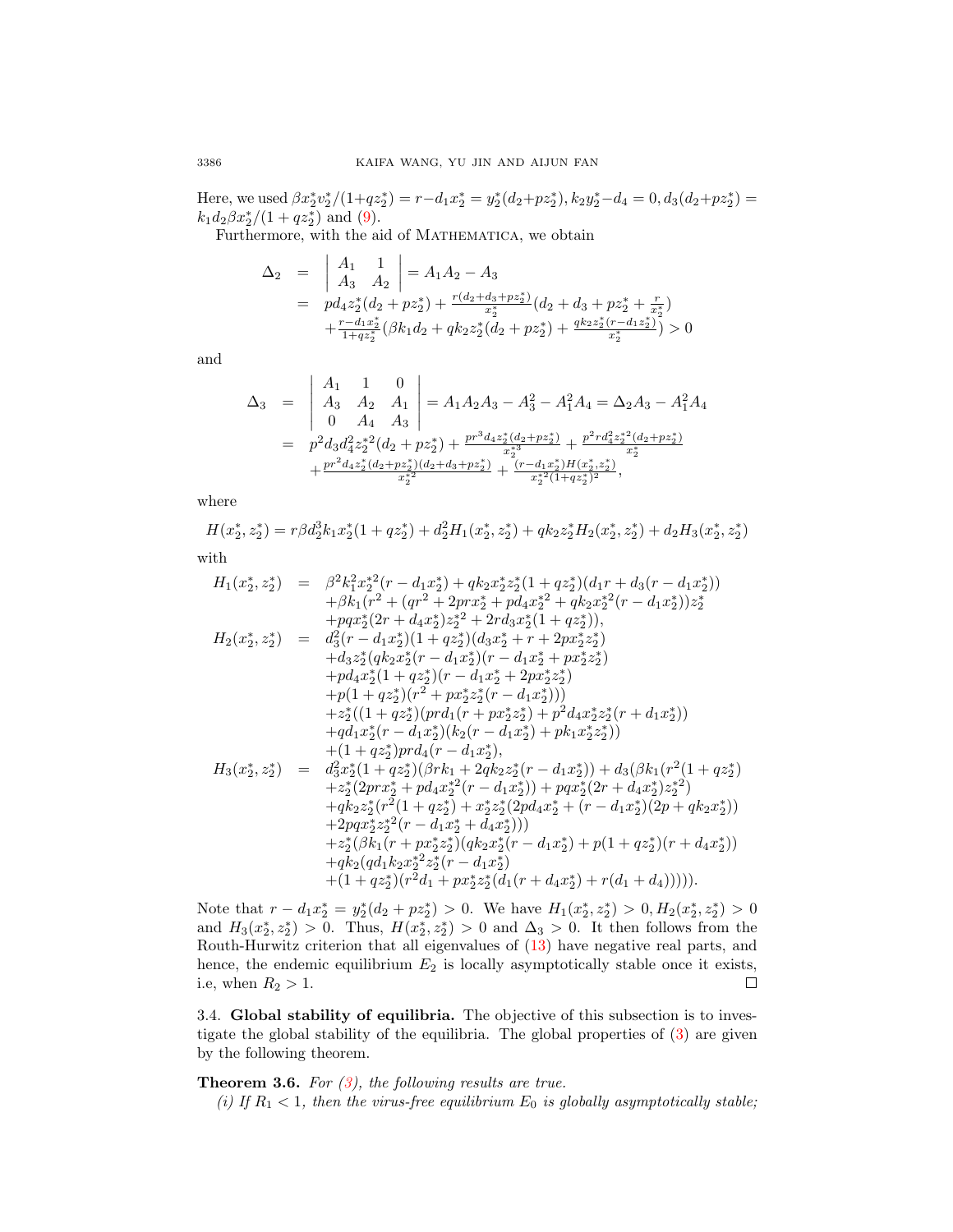(ii) If  $R_1 > 1, R_2 < 1$  and  $q = 0$ , then the immune-free equilibrium  $E_1$  is globally asymptotically stable;

(iii) If  $R_2 > 1$  and  $q = 0$ , then the endemic equilibrium  $E_2$  is globally asymptotically stable.

Proof. (i) Define a Lyapunov function,

$$
V_1 = x - \frac{r}{d_1} - \frac{r}{d_1} \ln \frac{d_1 x}{r} + y + \frac{v}{k_1} + \frac{pz}{k_2}.
$$

Along the trajectories of system [\(3\)](#page-2-0), we have

<span id="page-8-0"></span>
$$
V'_1|_{(3)} = (1 - \frac{r}{d_1 x})x' + y' + \frac{1}{k_1} v' + \frac{p}{k_2} z' = -\frac{d_1}{x}(x - \frac{r}{d_1})^2 - \frac{d_3(1 - R_1 + qz)}{k_1(1 + qz)}v - \frac{pd_4}{k_2}z.
$$
(14)

Note that all solutions of system [\(3\)](#page-2-0) are positive for  $t > 0$ . All terms of the right hand side of [\(14\)](#page-8-0) are nonpositive when  $R_1 < 1$ , which implies that  $V'_1 \leq 0$  and that  $V_1' = 0$  if and only if  $x = r/d_1$ ,  $v = 0$  and  $z = 0$ . Therefore, the maximal invariant set in  $\{(x, y, v, z) : V_1' = 0\}$  is the singleton  $\{E_0\}$ . The globally asymptotical stability of  $E_0$  when  $R_1 < 1$  follows from LaSalle's invariance principle [\[17\]](#page-16-13) and Theorem [3.3.](#page-6-2)

(ii) Define a Lyapunov function,

$$
V_2 = x - x_1^* - x_1^* \ln \frac{x}{x_1^*} + y - y_1^* - y_1^* \ln \frac{y}{y_1^*} + \frac{1}{k_1} (v - v_1^* - v_1^* \ln \frac{v}{v_1^*}) + \frac{pz}{k_2}.
$$

Note that  $(x+y+v/k_1+pz/k_2)' = r-d_1x-d_3v/k_1-pd_4z/k_2$ . Along the trajectories of system  $(3)$ , we have

<span id="page-8-1"></span>
$$
V'_{2}|_{(3)} = (1 - \frac{x_{1}^{*}}{x})x' + (1 - \frac{y_{1}^{*}}{y})y' + \frac{1}{k_{1}}(1 - \frac{v_{1}^{*}}{v})v' + \frac{p}{k_{2}}z' = d_{1}x_{1}^{*}(2 - \frac{x_{1}^{*}}{x} - \frac{x_{1}^{*}}{x_{1}^{*}}) + d_{2}y_{1}^{*}(3 - \frac{x_{1}^{*}}{x} - \frac{y_{1}^{*}xv}{x_{1}^{*}v_{1}^{*}y} - \frac{v_{1}^{*}y}{y_{1}^{*}v}) + pz(y_{1}^{*} - \frac{d_{4}}{k_{2}}) + \frac{qzv(\beta k_{1}y_{1}^{*}x - d_{3}y)}{k_{1}y(1 + qz)},
$$
(15)

where we use  $r = d_1x_1^* + \beta x_1^*v_1^* = d_1x_1^* + d_2y_1^*, \beta = d_2y_1^*/x_1^*v_1^*, d_3/k_1 = d_2y_1^*/v_1^*$ and [\(7\)](#page-5-2).

Since  $y_1^* - d_4/k_2 = d_4(R_2 - 1)/k_2$ , we have  $y_1^* - d_4/k_2 < 0$  if  $R_2 < 1$ . Furthermore, by the theorem that the arithmetic mean is greater than or equal to the geometric mean, when  $q = 0, V'_2 \le 0$  and  $V'_2 = 0$  holds only if  $x = x_1^*, z = 0$  and  $v_1^*y = vy_1^*$ simultaneously. Therefore, the maximal invariant set in  $\{(x, y, v, z) : V'_2 = 0\}$  is the singleton  $\{E_1\}$ . Using LaSalle's invariance principle [\[17\]](#page-16-13) and Theorem [3.4,](#page-6-3) the immune-free equilibrium  $E_1$  is globally asymptotically stable if  $R_1 > 1, R_2 < 1$  and  $q=0.$ 

(iii) Considering the following Lyapunov function,

$$
V_3 = x - x_2^* - x_2^* \ln \frac{x}{x_2^*} + y - y_2^* - y_2^* \ln \frac{y}{y_2^*} + (\frac{1}{k_1} + \frac{pz_2^*}{k_1d_2})(v - v_2^* - v_2^* \ln \frac{v}{v_2^*}) + \frac{p}{k_2}(z - z_2^* - z_2^* \ln \frac{z}{z_2^*}).
$$

Along the trajectories of system [\(3\)](#page-2-0), we have

<span id="page-8-2"></span>
$$
V'_{3}|_{(3)} = (1 - \frac{x_{2}^{*}}{x})x' + (1 - \frac{y_{2}^{*}}{y})y'
$$
  
+ 
$$
(\frac{1}{k_{1}} + \frac{pz_{2}^{*}}{k_{1}d_{2}})(1 - \frac{v_{2}^{*}}{v})v' + \frac{p}{k_{2}}(1 - \frac{z_{2}^{*}}{z})z'
$$
  
= 
$$
d_{1}x_{2}^{*}(2 - \frac{x}{x_{2}^{*}} - \frac{x_{2}^{*}}{x}) + (d_{2}y_{2}^{*} + py_{2}^{*}z_{2}^{*})(3 - \frac{x_{2}^{*}}{x} - \frac{v_{2}^{*}y}{y_{2}^{*}v} - \frac{y_{2}^{*}xv}{x_{2}^{*}v_{2}^{*}y})
$$

$$
- \frac{qy_{2}^{*}v(d_{2} + pz_{2}^{*})(z - z_{2}^{*})(x_{2}^{*}y - y_{2}^{*}x)}{x_{2}^{*}v_{2}^{*}y(1 + qz)},
$$
(16)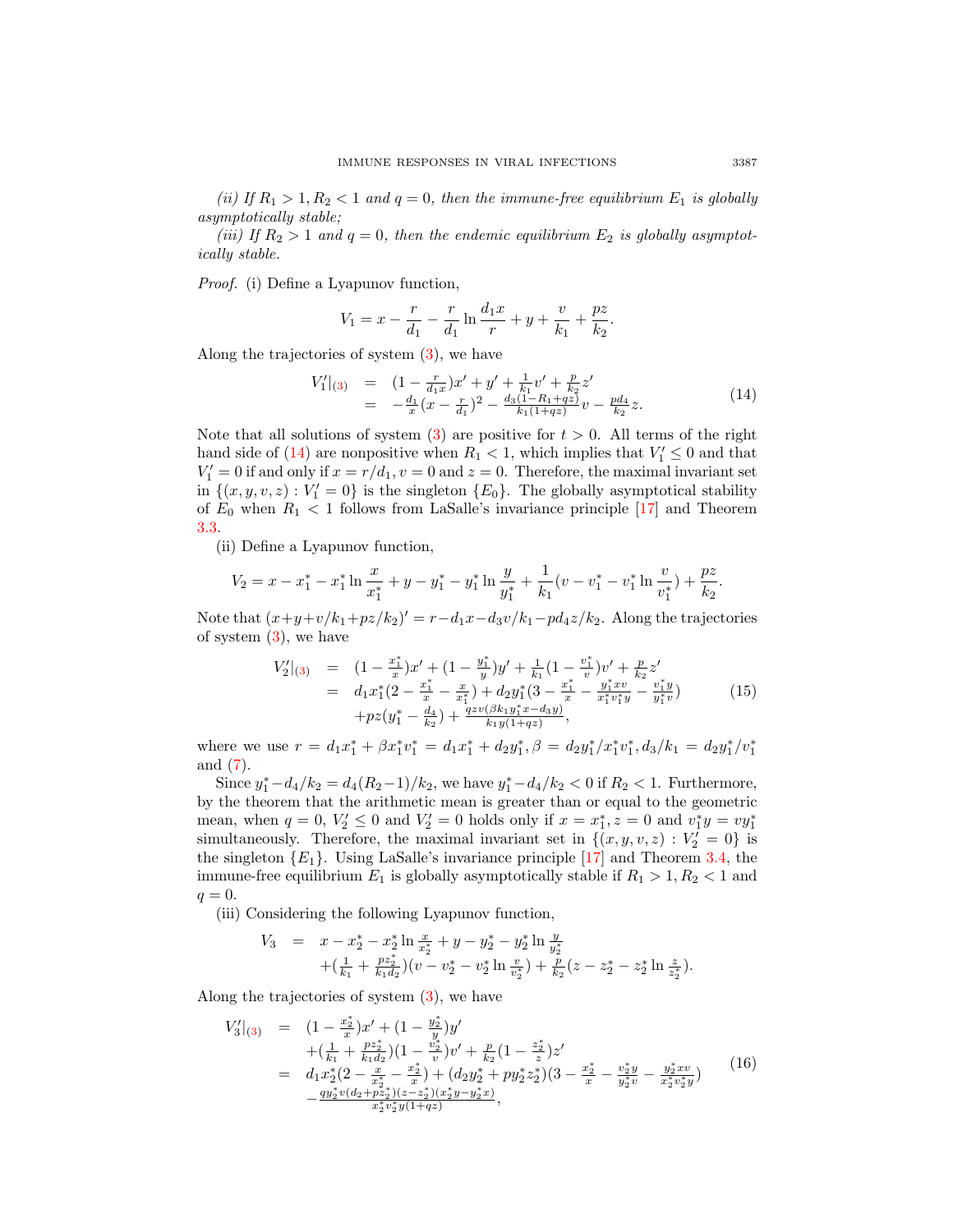where we use  $r = d_1 x_2^* + \beta x_2^* y_2^* / (1 + q z_2^*) = d_1 x_2^* + d_2 y_2^* + p y_2^* z_2^*, \beta = (d_2 + p z_2^*) (1 + p z_2^*)$  $qz_2^*$ )y<sup>\*</sup><sub>2</sub>/x<sup>\*</sup><sub>2</sub>v<sup>\*</sup><sub>3</sub>,  $d_3/k_1 = d_2y_2^*/v_2^*$  and [\(9\)](#page-5-3). Hence, similar to the above analysis, by LaSalle's invariance principle  $[17]$  and Theorem [3.5,](#page-6-4) the endemic equilibrium  $E_2$  is globally asymptotically stable if  $R_2 > 1$  and  $q = 0$ . This completes the proof.  $\Box$ 

<span id="page-9-2"></span>**Remark 2.** Note that  $q$  expresses the efficacy of the nonlytic component. Thus, Theorem [3.6](#page-7-0) implies that system [\(3\)](#page-2-0) is globally asymptotically stable if the nonlytic antiviral activity is neglected, i.e.,  $q = 0$ . Furthermore, by [\(15\)](#page-8-1) and [\(16\)](#page-8-2) and the continuity of functions involved there, we can conclude that system [\(3\)](#page-2-0) should maintain its global properties when the nonlytic antiviral activity is sufficient small.

3.5. Uniform persistence. In this subsection, we investigate the uniform persistence of  $(3)$ . We first introduce a preliminary theory. Let X be a complete metric space. Suppose that  $X^0$  is an open set in  $X, X_0 \subset X, X^0 \cap X_0 = \emptyset$ , and  $X^0 \cup X_0 = X$ . Assume that  $T(t)$  is a  $C_0$ -semigroup of X satisfying

<span id="page-9-0"></span>
$$
\begin{cases}\nT(t): X^0 \to X^0, \\
T(t): X_0 \to X_0.\n\end{cases}
$$
\n(17)

Let  $T_{\partial}(t) = T(t)|X_0$ , and let  $A_{\partial}$  be the global attractor for  $T_{\partial}(t)$ . The following result is provided in [\[11\]](#page-16-14).

<span id="page-9-1"></span>**Lemma 3.7.** ([\[11,](#page-16-14) Theorem 4.1]) Suppose that  $T(t)$  satisfies [\(17\)](#page-9-0) and that the following conditions are valid.

(i) There is a  $t_0 \geq 0$  such that  $T(t)$  is compact for  $t > t_0$ .

(ii)  $T(t)$  is point dissipative in X.

(*iii*)  $\tilde{A}_{\partial}$  =  $\bigcup$ x∈A<sup>∂</sup>  $\omega(x)$  is isolated and has an acyclic covering  $\tilde{M}$ , where  $\tilde{M} =$ 

$$
\{M_1,M_2,\ldots,M_n\}.
$$

 $(iv) W^s(M_i) \cap X^0 = \emptyset, i = 1, 2, ..., n.$ 

Then  $T(t)$  is uniformly persistent in the sense that there is an  $\varepsilon > 0$ , such that, for any  $x \in X^0$ ,  $\liminf_{t \to +\infty} d(T(t)x, X_0) \geq \varepsilon$ , where d is the distance of  $T(t)x$  from  $X_0$ .

By applying Lemma [3.7](#page-9-1) to [\(3\)](#page-2-0), we can obtain the following result for the uniform persistence of [\(3\)](#page-2-0).

**Theorem 3.8.** If  $R_2 > 1$ , then system [\(3\)](#page-2-0) is uniformly persistent, in the sense that, there exists  $\varepsilon > 0$  (independent of initial conditions), such that,  $\liminf x(t) \geq \varepsilon$ ,  $t\rightarrow+\infty$  $\liminf_{t\to+\infty} y(t) \geq \varepsilon$ ,  $\liminf_{t\to+\infty} v(t) \geq \varepsilon$  and  $\liminf_{t\to+\infty} z(t) \geq \varepsilon$ , for all solutions of [\(3\)](#page-2-0) with initial conditions  $(4)$ .

*Proof.* Let  $X = \mathbb{R}^4_+$ ,  $X_0 = U_1 \cup U_2$ , where

$$
U_1 = \{(x, y, v, z) \in \mathbb{R}_+^4 : z \equiv 0\}, \ \ U_2 = \{(x, y, v, z) \in \mathbb{R}_+^4 : y \equiv 0, v \equiv 0\},\
$$

and let  $X^0 = X \setminus X_0$ . Basic analysis of [\(3\)](#page-2-0) implies that  $X_0$  is a positive invariant set for  $(3)$ . The positive invariance of  $X^0$  follows from Theorem [3.1](#page-3-1) and simple analysis of  $(3)$  when any initial component is zero. Therefore,  $(17)$  is satisfied.

For any initial value condition  $\phi_0 = (x_0, y_0, v_0, z_0)$  in  $\mathbb{R}^4$ , define  $T(t)$  for  $t \geq 0$  as  $T(t)\phi_0 := (x(t), y(t), v(t), z(t))$  for  $t \geq 0$ , where  $(x(t), y(t), v(t), z(t))$  is a solution of [\(3\)](#page-2-0) with initial condition  $\phi_0$ . Then  $\{T(t)\}_{t>0}$  is a  $C_0$  semigroup generated by (3). By Theorem [3.1](#page-3-1) we have  $T(t)$  is dissipative in X, and hence, conditions (i) and (ii) of Lemma [3.7](#page-9-1) are satisfied. Note that system [\(3\)](#page-2-0) admits two boundary equilibria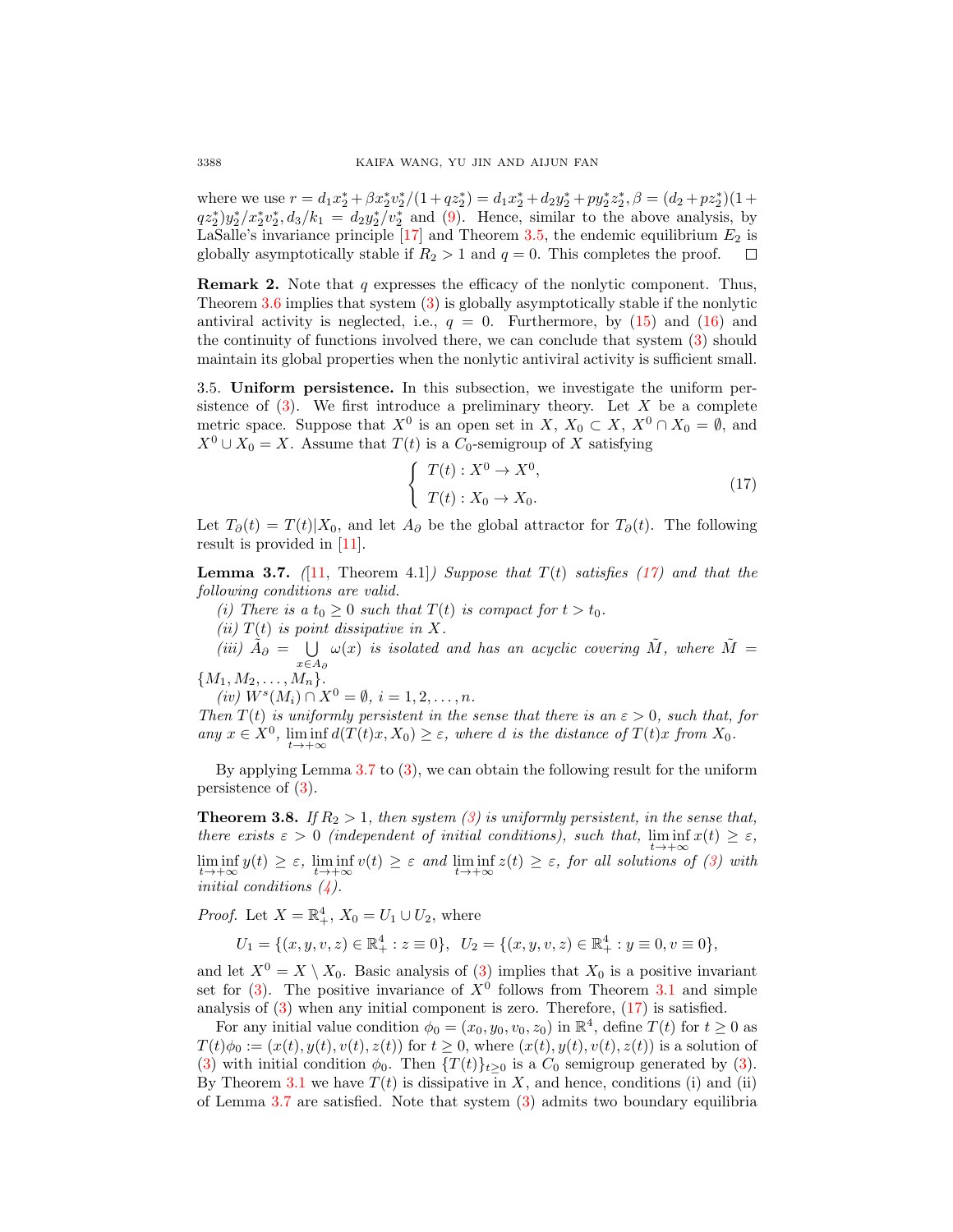$E_0 = (r/d_1, 0, 0, 0)$  and  $E_1 = (x_1^*, y_1^*, v_1^*, 0)$ . For any solution of [\(3\)](#page-2-0) with initial condition  $(x(0), y(0), v(0), z(0)) \in U_1$ , we have  $z(t) \equiv 0$  for all  $t \geq 0$  and

$$
\begin{cases}\nx' = r - d_1 x - \beta x v, \ny' = \beta x v - d_2 y, \nv' = k_1 d_2 y - d_3 v.\n\end{cases}
$$
\n(18)

It then follows from the result in [\[16\]](#page-16-15) that  $(x(t), y(t), v(t)) \rightarrow (x_1^*, y_1^*, v_1^*)$  as  $t \rightarrow +\infty$ if  $R_1 > 1$ . For any solution of [\(3\)](#page-2-0) with initial condition  $(x(0), y(0), v(0), z(0)) \in U_2$ , it is clear that  $y(t) \equiv 0$ ,  $v(t) \equiv 0$ ,  $z(t) \to 0$  and  $x(t) \to r/d_1$  as  $t \to +\infty$ . Hence  ${E_0, E_1}$  contains all  $\omega$ -limit sets in  $X_0$ . By Theorem [3.3](#page-6-2) and Theorem [3.4,](#page-6-3) both  $E_0$ and  $E_1$  are unstable if  $R_2 > 1$ . Then  $E_0$  and  $E_1$  are isolated, and hence,  $\{E_0, E_1\}$ is isolated and acyclic covering and the condition (iii) of Lemma [3.7](#page-9-1) is satisfied. Moreover, as  $W^s(E_0) \cap X^0 = \emptyset$  and  $W^s(E_1) \cap X^0 = \emptyset$ , the condition (iv) of Lemma [3.7](#page-9-1) is satisfied. Therefore, Lemma 3.7 implies that all solutions of system  $(3)$  in  $X^0$ are uniform repellers with respect to  $X_0$ , i.e., there is an  $\varepsilon_0 > 0$  such that for any solution  $\Phi(t) = (x(t), y(t), v(t), z(t))$  of system [\(3\)](#page-2-0) with initial condition in  $X^0$ , we have  $\liminf_{t\to+\infty} d(\Phi(t),X_0)\geq \varepsilon_0$ , where d is the distance of  $\Phi(t)$  from  $X_0$ . Thus, there exists an  $\varepsilon_1 > 0$  such that

$$
\liminf_{t \to +\infty} (y(t) + v(t)) \ge \varepsilon_1, \ \liminf_{t \to +\infty} z(t) \ge \varepsilon_1
$$

for any solution of system  $(3)$  with initial condition in  $X<sup>0</sup>$ .

Furthermore, by using the first equation of [\(3\)](#page-2-0), Theorem [3.1](#page-3-1) and the above result, we have

$$
x' = r - d_1 x - \frac{\beta x v}{1 + qz} > r - d_7 x,
$$

where  $d_7 = d_1 + \beta M/(1 + q \epsilon_1)$ . It then follows from comparison principle and the dynamics of the system  $x' = r - d_7x$  that  $x(t) > r/2d_7$  for sufficiently large t, for any solution of  $(3)$  with initial value conditions in  $X^0$ .

Let  $y_{\infty} = \liminf_{t \to +\infty} y(t)$  and  $v_{\infty} = \liminf_{t \to +\infty} v(t)$ . By the fluctuations Lemma [\[13,](#page-16-16) Lemma 4.2, there exists a sequence  $(\tau_n) \uparrow \infty$  such that  $v(\tau_n) \to v_\infty$  and  $v'(\tau_n) =$ 0. Then by the third equation of [\(3\)](#page-2-0), we have  $0 = k_1 d_2 \lim_{n \to \infty} y(\tau_n) - d_3 v_{\infty}$ . So,  $k_1d_2y_\infty \leq k_1d_2 \lim_{n \to \infty} y(\tau_n) = d_3v_\infty$ , and hence,  $d_3v_\infty/(k_1d_2) + v_\infty \geq y_\infty + v_\infty \geq \varepsilon_1$ . Therefore,  $v_{\infty} \ge \varepsilon_1/(1 + d_3/k_1 d_2) = \varepsilon_1 k_1 d_2/(k_1 d_2 + d_3).$ 

Similarly as above, there exists a sequence  $(\tau_n) \uparrow \infty$  such that  $y(\tau_n) \to y_\infty$  and  $y'(\tau_n) = 0$ . By the second equation of [\(3\)](#page-2-0), we have

$$
0 = \lim_{n \to \infty} \frac{\beta x(\tau_n) v(\tau_n)}{1 + qz(\tau_n)} - d_2 y_\infty - \lim_{n \to \infty} py_\infty z(\tau_n),
$$

and hence,

$$
y_{\infty} \geq \frac{\beta \frac{r}{2d\tau} v_{\infty}}{(1+qM)(d_2+pM)} \geq \frac{\beta \frac{r}{2d\tau} \frac{\epsilon_1 k_1 d_2}{(k_1 d_2 + d_3)}}{(1+qM)(d_2+pM)} = \frac{\beta r \epsilon_1 k_1 d_2}{2d\tau (k_1 d_2 + d_3)(1+qM)(d_2+pM)} := \epsilon_2.
$$

Therefore, taking  $\varepsilon = \min\{r/2d_7, \varepsilon_2, \varepsilon_1k_1d_2/(k_1d_2+d_3), \varepsilon_1\}$ , we can conclude that

$$
\liminf_{t \to +\infty} x(t) \ge \varepsilon, \quad \liminf_{t \to +\infty} y(t) \ge \varepsilon, \quad \liminf_{t \to +\infty} v(t) \ge \varepsilon, \quad \liminf_{t \to +\infty} z(t) \ge \varepsilon
$$

are valid for any solution of system  $(3)$  with initial value conditions in  $X^0$ . This completes the proof.□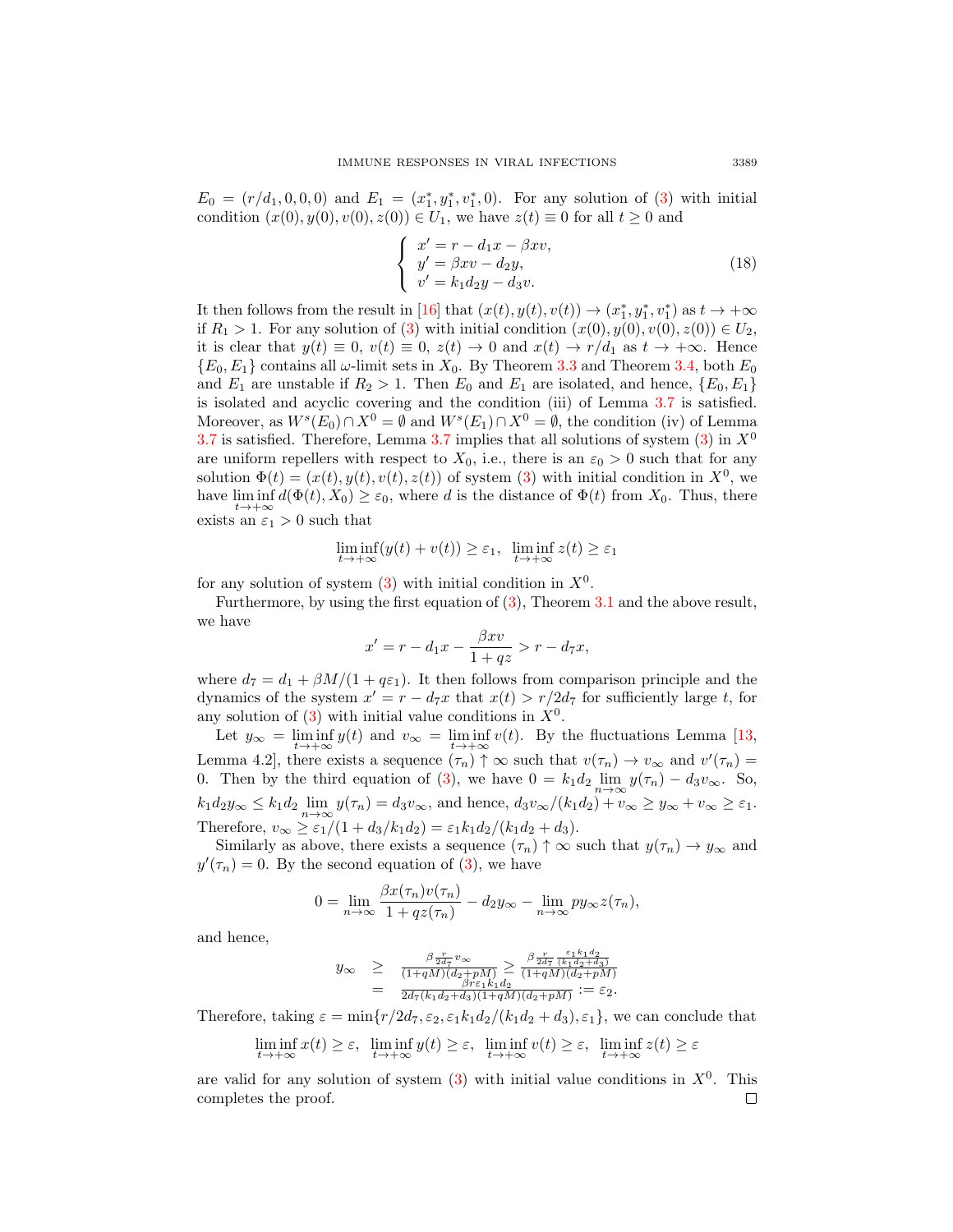**Remark 3.** Note that  $R_2 > 1$  implies that  $R_1 > 1$  and there is a positive proportional relationship between  $k_1$  and  $R_1$ .  $k_1$  is the burst size, representing the viral replicative capacity. Thus, our theoretical results (Theorem [3.5](#page-6-4) and Theorem [3.6\)](#page-7-0) have implications for supporting the mechanism in [\[2\]](#page-16-17), i.e., viral replicative capacity is the primary determinant of lymphocytic choriomeningitis virus persistence and immunosuppression.

4. Numerical simulations. In this section, we give numerical simulations to investigate the effect of the dynamics between lytic and nonlytic antiviral activity, and explore potential applications in clinical practice. All parameter values are within similar ranges as in [\[19,](#page-16-6) [30\]](#page-17-2). In particular, the parameter values in the whole section are taken in the following parameter set  $(P)$  unless otherwise notified in the figures.

(P)  $r = 1.0 \times 10^4 \text{ ml}^{-1} \cdot \text{day}^{-1}, \beta = 2.4 \times 10^{-8} \text{ ml}^{-1} \cdot \text{day}^{-1}, d_1 = 0.01 \text{ day}^{-1}, d_2 =$  $1.0 \text{ day}^{-1}, d_3 = 23 \text{ day}^{-1}, d_4 = 0.035 \text{ day}^{-1}, k_1 = 2000, k_2 = 9.0 \times 10^{-6} \text{ ml}$ day<sup>-1</sup>,  $p = 0.5$  ml · day<sup>-1</sup> and  $q = 0.5$  ml.

It follows from [\(6\)](#page-5-0) and [\(8\)](#page-5-1) that  $R_1 = 2.09 > 1$  and  $R_2 = 1.34 > 1$  for [\(3\)](#page-2-0) with parameters in (P), and hence, the virus-free equilibrium  $E_0 = (1.0 \times 10^6, 0, 0, 0)$ and immune-free equilibrium  $E_1 = (4.79 \times 10^5, 5.21 \times 10^3, 4.53 \times 10^5, 0)$  are unstable and the endemic equilibrium  $E_2 = (5.74 \times 10^5, 3.89 \times 10^3, 3.38 \times 10^5, 0.19)$  is asymptotically stable in this situation.

4.1. Effects of the lytic and nonlytic strength on reproductive numbers and equilibria. By the expressions of the basic reproduction number of virus  $(6)$ and the immune response reproductive number  $(8)$ , we see that the reproductive numbers have no concern with the efficacy of the lytic component  $(p)$  and lytic component (q). In addition, [\(7\)](#page-5-2) indicates that the immune-free equilibrium  $E_1$  is also independent of  $p$  and  $q$  since the immune response is not established at such state. However,  $(9)$  shows that the components of susceptible host cells  $(x_2^*)$  and immune cells  $(z_2^*)$  in the endemic equilibrium  $E_2$  are apparently related to p and q.



<span id="page-11-0"></span>FIGURE 2. The effect of the lytic antiviral activity and the nonlytic antiviral activity on the steady state of susceptible host cells  $(x_2^*)$ and immune cells  $(z_2^*)$  in the endemic equilibrium  $E_2$ .

Figure  $2A$  shows that as p or q increases, the steady state of susceptible host cells  $(x_2^*)$  decreases. This implies that larger lytic antiviral activity may induce more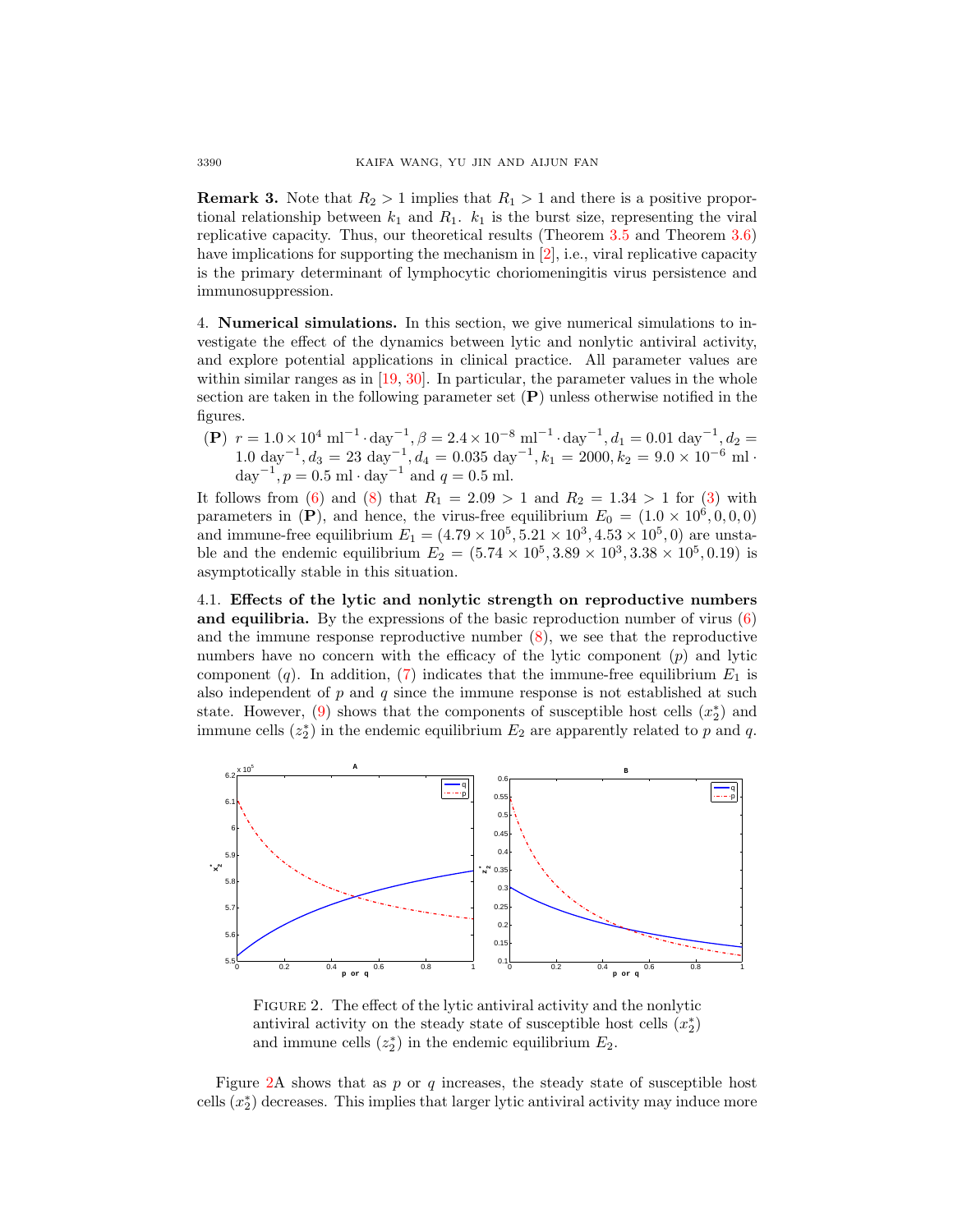serious outcome during viral infection, whereas large nonlytic antiviral activity may be advantageous to increase the amount of susceptible host cells. These phenomena agree well with the reports that noncytolytic effector mechanisms "cure" infected cells [\[3,](#page-16-18) [4,](#page-16-19) [10,](#page-16-20) [27,](#page-16-21) [37\]](#page-17-3). From Figure [2B](#page-11-0), we can find that the steady state of immune cells  $(z_2^*)$  follows the same trend along with the increase of p or q, but the shift downward with  $p$  is faster than that with  $q$ .

4.2. Effects of the nonlytic strength on the global stability of equilibria. In Theorem [3.6,](#page-7-0) we obtain sufficient conditions for global stability of equilibria of [\(3\)](#page-2-0). Furthermore, by Remark [2,](#page-9-2) we know that system [\(3\)](#page-2-0) may maintain its global properties when the nonlytic antiviral activity is sufficient small. But it is unclear whether the immune-free equilibrium and the endemic equilibrium maintain their global stability or not when the nonlytic strength becomes large.



<span id="page-12-0"></span>FIGURE 3. Time series of susceptible host cells  $(x(t))$ , infected host cells  $(y(t))$ , virus load  $(v(t))$  and immune cells  $(z(t))$  in host as pre-dicted by the model [\(3\)](#page-2-0). Here parameters are in  $(P)$  except  $q = 0.9$ ,  $k_2 = 2.0 \times 10^{-6}$  in (A) and  $k_2 = 9.0 \times 10^{-6}$  in (B). Note that solid lines correspond to the initial condition  $(x(0), y(0), v(0), z(0)) =$  $(9.0 \times 10^5, 1.0 \times 10^5, 100.0, 10.0)$  and the dash-dot lines correspond to the initial condition  $(x(0), y(0), v(0), z(0)) = (5.0 \times 10^5, 5.0 \times$  $10^5$ ,  $1.0 \times 10^6$ ,  $1.0$ ).

When the coefficient of the production rate of immune responses is  $k_2 = 2.0 \times 10^{-6}$  $(R_1 = 2.09 > 1$  and  $R_2 = 0.30 < 1$ , we find that the immune-free equilibrium  $E_1 = (4.79 \times 10^5, 5.21 \times 10^3, 4.53 \times 10^5, 0)$  is globally asymptotically stable although the nonlytic strength q is as large as 0.9 (Figure [3A](#page-12-0)). When  $k_2 = 9.0 \times 10^{-6}$  ( $R_1 =$  $2.09 > 1$  and  $R_2 = 1.34 > 1$ , Figure [3B](#page-12-0) indicates that the endemic equilibrium  $E_2 = (5.83 \times 10^5, 3.89 \times 10^3, 3.38 \times 10^5, 0.15)$  is globally asymptotically stable even if  $q = 0.9$ . Thus, we conjecture that the global properties of [\(3\)](#page-2-0) will hold whatever the nonlytic strength is, i.e., the condition  $q = 0$  can be removed in Theorem [3.6,](#page-7-0) but the rigorous mathematical proof remains open.

Note that the components of infected host cells and virus load in equilibrium  $E_1$  are larger than that in  $E_2$ , but the amount of immune cells in  $E_1$  is zero. Hence the global stability of the immune-free equilibrium may be chalked up to the high antigen levels, which is supported by the recent experimental results in [\[21\]](#page-16-22).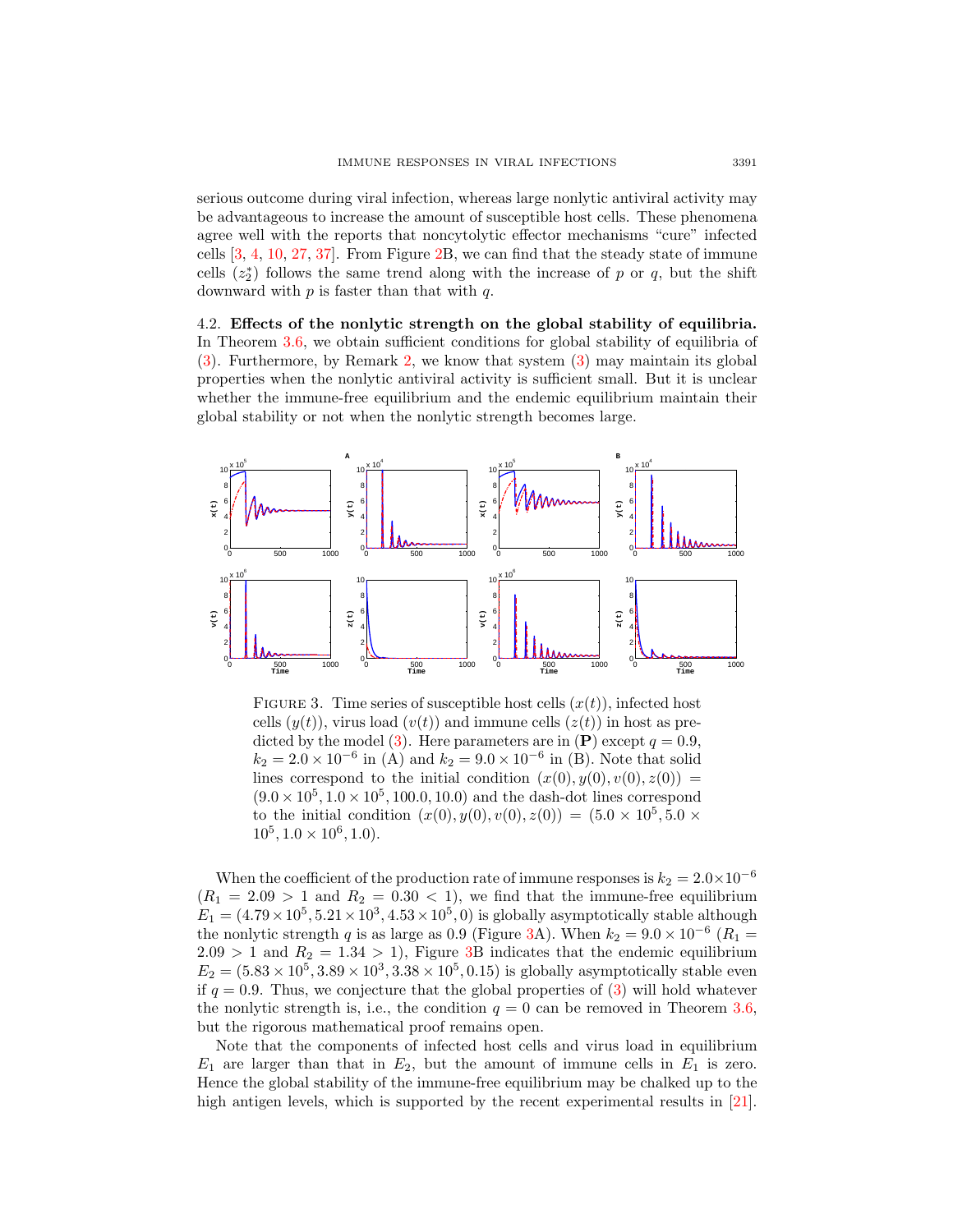

<span id="page-13-0"></span>FIGURE 4. Illustration of the proportion of virus load  $(v(t))$ and infected cells  $(y(t))$  during infection. Here parameters are in (P) except  $q = 0.9, k_2 = 2.0 \times 10^{-6}$  in (A) and  $k_2$  = 9.0 × 10<sup>-6</sup> in (B). Note that solid lines correspond to the initial condition  $(x(0), y(0), v(0), z(0)) = (9.0 \times 10^5, 1.0 \times$  $10<sup>5</sup>$ , 100.0, 10.0), the dash-dot lines correspond to the initial condition  $(x(0), y(0), v(0), z(0)) = (5.0 \times 10^5, 5.0 \times 10^5, 1.0 \times 10^6, 1.0),$ and the bottom figures are partial enlargement of the top figures.

Furthermore, since parameter  $k_2$  denotes the immune responsiveness and the value of  $k_2$  in Figure [3A](#page-12-0) is less than that in Figure [3B](#page-12-0), we also observe the variation in immune responsiveness, i.e, a weak responder allows a large virus population, whereas a strong responder limits the virus to low levels [\[24\]](#page-16-9).

Moreover, Figure [4](#page-13-0) shows that there might be complex nonlinear relationship between the proportion of virus load  $(v(t))$  and infected cells  $(y(t))$  before the response steady state is established. Thus, the quasi steady-state assumption, i.e., the amount of free virus is simply proportional to the number of infected cells, might not be suitable, at least in the early phase of infection.

4.3. Effects of antiviral drug therapy. Although it is difficult to cure virus infection, such as HIV or HBV infection, drugs can be used in controlling virus and its complications. For example, Lamivudine has been used for treatment of chronic hepatitis B at a lower dose and for treatment of HIV at a higher dose. Usually, antiviral drugs (anti-HIV drugs, for instance) can be classified by mechanism, including non-nucleoside reverse transcriptase inhibitors (NNRTIs), nucleoside reverse transcriptase inhibitors (NRTIs), protease inhibitors (PIs), entry and fusion inhibitors, and integrase inhibitors [\[9,](#page-16-23) [18\]](#page-16-2). Reverse transcriptase inhibitors (RTIs) block the translation of viral RNA into DNA for incorporation into the host genome, preventing the infection of new cells. In contrast, PIs interfere with essential steps of protein cleavage in new virions, preventing infected cells from producing infectious viral particles [\[15\]](#page-16-24). Furthermore, PIs have an effect on immune reconstitution that is independent of their ability to suppress HIV-1 replication [\[7\]](#page-16-25). Thus, taking into account the influence of antiviral drugs, we adjust model [\(3\)](#page-2-0) to the following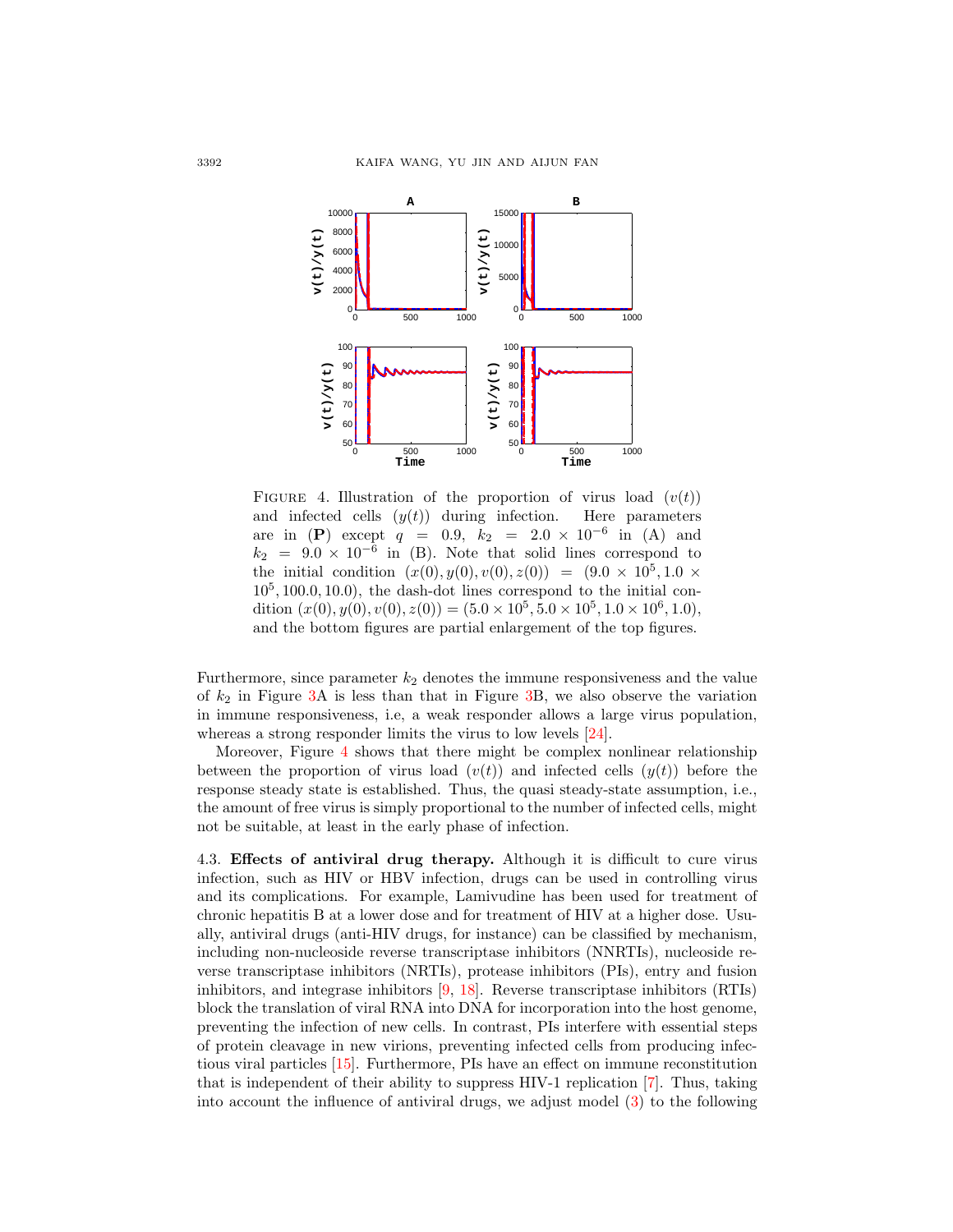model:

<span id="page-14-0"></span>
$$
\begin{cases}\nx' = r - d_1 x - \frac{\beta(1-\eta)xv}{1+qz}, \ny' = \frac{\beta(1-\eta)xv}{1+qz} - d_2 y - pyz, \nv' = k_1(1-\zeta)d_2 y - d_3 v, \nz' = k_2(1+\xi)yz - d_4 z.\n\end{cases}
$$
\n(19)

Here  $\eta$  and  $\zeta$  are the restraining strengths and  $\xi$  is the impelling strength by antiviral drugs.

Mathematically, [\(19\)](#page-14-0) can be obtained by replacing  $\beta$ ,  $k_1$  and  $k_2$  in [\(3\)](#page-2-0) with  $\beta(1-\eta), k_1(1-\zeta)$  and  $k_2(1+\xi)$ , respectively. Therefore, by virtue of [\(6\)](#page-5-0) and [\(8\)](#page-5-1), we can obtain the basic reproduction number of virus and the immune response reproductive number for  $(19)$  as

<span id="page-14-1"></span>
$$
R_1^* = \frac{k_1 r \beta (1 - \zeta)(1 - \eta)}{d_1 d_3} \tag{20}
$$

and

<span id="page-14-2"></span>
$$
R_2^* = \frac{k_2(1+\xi)(k_1r\beta(1-\zeta)(1-\eta) - d_1d_3)}{k_1\beta d_2d_4(1-\zeta)(1-\eta)},
$$
\n(21)

respectively.



<span id="page-14-3"></span>FIGURE 5. Time series of infected host cells  $(y(t))$  and virus load  $(v(t))$  in host as predicted by the model [\(19\)](#page-14-0). Here parameters are in (P) except  $k_2 = 2.0 \times 10^{-6}$  and the initial condition is  $(x(0), y(0), v(0), z(0)) = (9.0 \times 10^5, 1.0 \times 10^5, 100.0, 10.0).$ 

Clearly, from [\(20\)](#page-14-1), the restraining strengths of drugs,  $\eta$  and  $\zeta$ , can reduce the basic reproduction number of virus  $R_1^*$ . Conversely, from  $(21)$ , the impelling strength of drugs,  $\xi$  can increase the immune response reproductive number  $R_2^*$ . For example, suppose that the immune responsiveness  $k_2 = 2.0 \times 10^{-6}$ . Then  $R_1 = 2.09 > 1, R_2 = 0.30 < 1$  before the drug therapy by [\(6\)](#page-5-0) and [\(8\)](#page-5-1). Thus, the immune-free equilibrium  $E_1 = (4.79 \times 10^5, 5.21 \times 10^3, 4.53 \times 10^5, 0)$  is globally asymptotically stable. If drug therapy is applied, when  $\eta = \zeta = 0.1, \xi = 3.5$ , we have  $R_1 = 1.69 > 1, R_2 = 1.05 > 1$ , and the endemic equilibrium  $E_2 =$  $(6.06 \times 10^5, 3.89 \times 10^3, 3.04 \times 10^5, 2.47 \times 10^{-2})$  is globally asymptotically stable. When  $\eta = 0.6, \zeta = 0.8, \xi = 3.5$ , we have  $R_1 = 0.17 < 1$ , and the virus-free equilibrium  $E_0 = (1.0 \times 10^6, 0, 0, 0)$  is globally asymptotically stable. Comparing the amount of infected host cells (see Figure [5A](#page-14-3)) and virus load (see Figure [5B](#page-14-3)) in each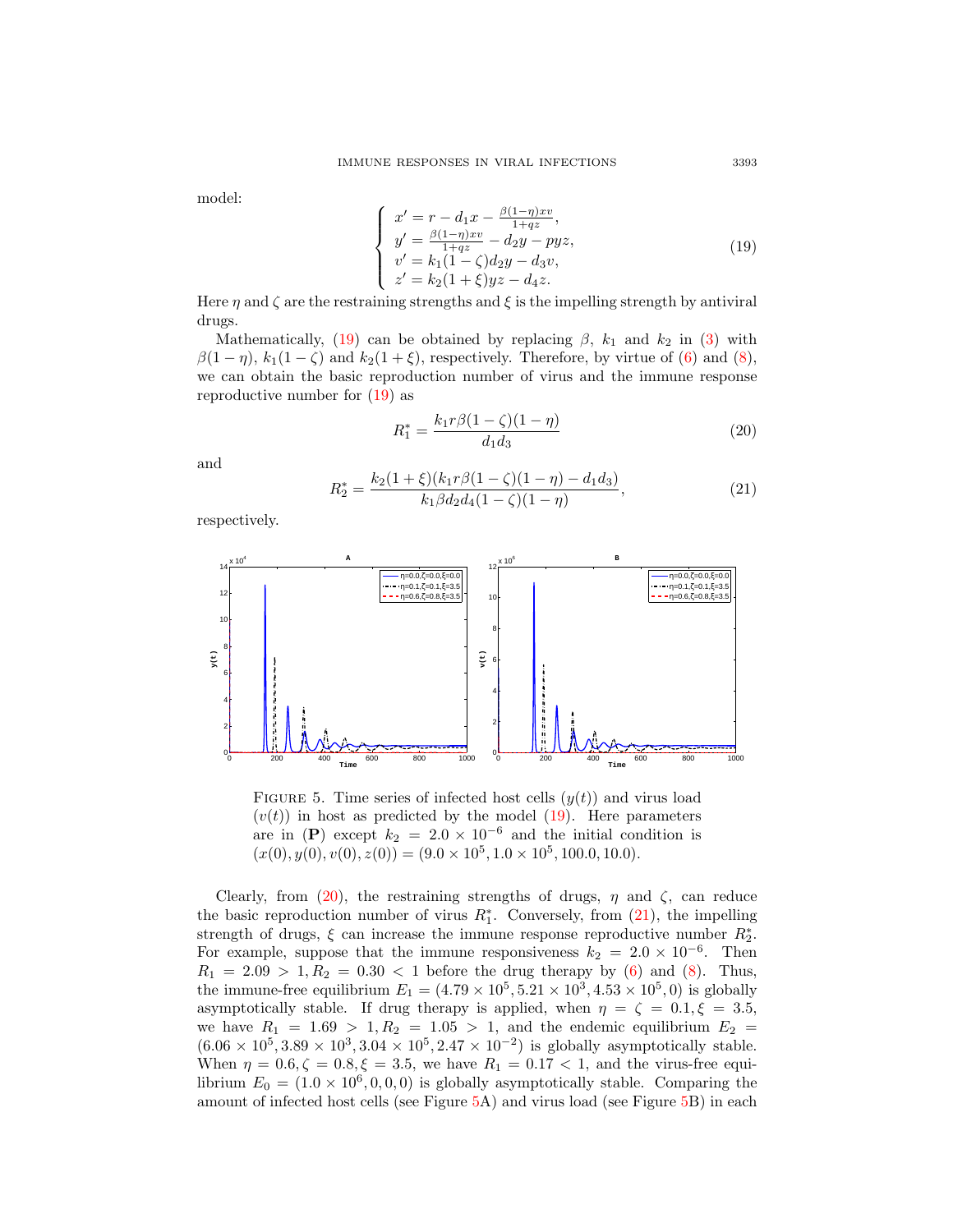stable equilibrium, we can conclude that higher drugs effect can induce better outcome of the treatment. Although the simulations concentrate on the steady state outcome in Figure [5,](#page-14-3) the host may die before the dynamics have reached a steady state in some infections because the peak of virus load or infected cells is sufficient high [\[37\]](#page-17-3). Note that treatment may induce a significant decrease of the peaks in Figure [5.](#page-14-3) Hence antiviral drugs therapy has always been capable of gaining some advantage in clinic.

5. Discussion. Since the interaction between virus replication and immune responses is a complex dynamical process, mathematical models are helpful in predicting the progression of the infection, and clinical researches combined with mathematical modeling can enhance the progress of understanding viral infections. In this paper, we have developed a phenomenological model of viral infections to describe interactions among susceptible host cells, infected host cells, free virus, and immune cells. The purpose of the paper is to study the global dynamic behavior of model [\(3\)](#page-2-0), to investigate the role of lytic and nonlytic immune effectors in viral infections, and to explore the potential applications in clinical practice.

Rigorous analysis of stability of equilibria is usually very complicated, especially for models with more than three variables [\[22\]](#page-16-7). This paper presents a mathematical study on global dynamics of a model with four variables. We studied existence as well as local and global stability of equilibria, and proved the uniform persistence of the system when there is an endemic equilibrium. The theoretical analysis and numerical experiments show that our model does not exhibit complicated dynamics, such as bifurcation and periodic fluctuation [\[12,](#page-16-0) [33,](#page-17-7) [34,](#page-17-9) [36\]](#page-17-10), and that global properties of model [\(3\)](#page-2-0) can be decided by the basic reproduction number of virus and the immune response reproductive number. Although the lytic and nonlytic components do not affect the reproductive numbers, the lytic and nonlytic antiviral activity plays a significant role in the amount of susceptible host cells and immune cells in the endemic steady state, which can be seen from the formula of the endemic steady state  $E_2$  and numerical simulations for the endemic equilibrium in section 4. Therefore, the proposed model [\(3\)](#page-2-0) has implications for improving our understanding of cytokine-mediated 'cure' of infected cells during viral infections [\[3,](#page-16-18) [4,](#page-16-19) [10,](#page-16-20) [27,](#page-16-21) [37\]](#page-17-3). Moreover, since the reproductive numbers are relevant to the effects of antiviral drugs, [\(3\)](#page-2-0) also has the potential applications in the investigation of the effects of antiviral drugs in clinical practice.

It's should be noted that we adopted the parameters estimated by [\[19,](#page-16-6) [30\]](#page-17-2) in numerical simulations, but these parameters may not directly obtain from experimental data. Thus, similarly to  $\left[3, 20, 28, 34\right]$  $\left[3, 20, 28, 34\right]$  $\left[3, 20, 28, 34\right]$  $\left[3, 20, 28, 34\right]$  $\left[3, 20, 28, 34\right]$  $\left[3, 20, 28, 34\right]$  $\left[3, 20, 28, 34\right]$ , it is significant to combine the model [\(3\)](#page-2-0) with clinical data during antiviral therapy to obtain the fitted parameters with clinical significance. This will help us to understand the clinical progression of virus infection better and has potential benefits in evaluating different drug therapy regimens. These are left for future work.

Acknowledgments. We would like to thank the anonymous reviewers for their comments that helped improve our paper.

## **REFERENCES**

<span id="page-15-0"></span>[1] B. S. Adiwijaya, T. L. Kieffer, J. Henshaw, K. Elsenhauer, H. Kimko, J. J. Alam, R. S. Kauffman and V. Garg, [A viral dynamic model for treatment regimens with direct-acting](http://dx.doi.org/10.1371/journal.pcbi.1002339) [antivirals for chronic hepatitis C infection,](http://dx.doi.org/10.1371/journal.pcbi.1002339) PLoS Comput. Biol., 8 (2012), e1002339.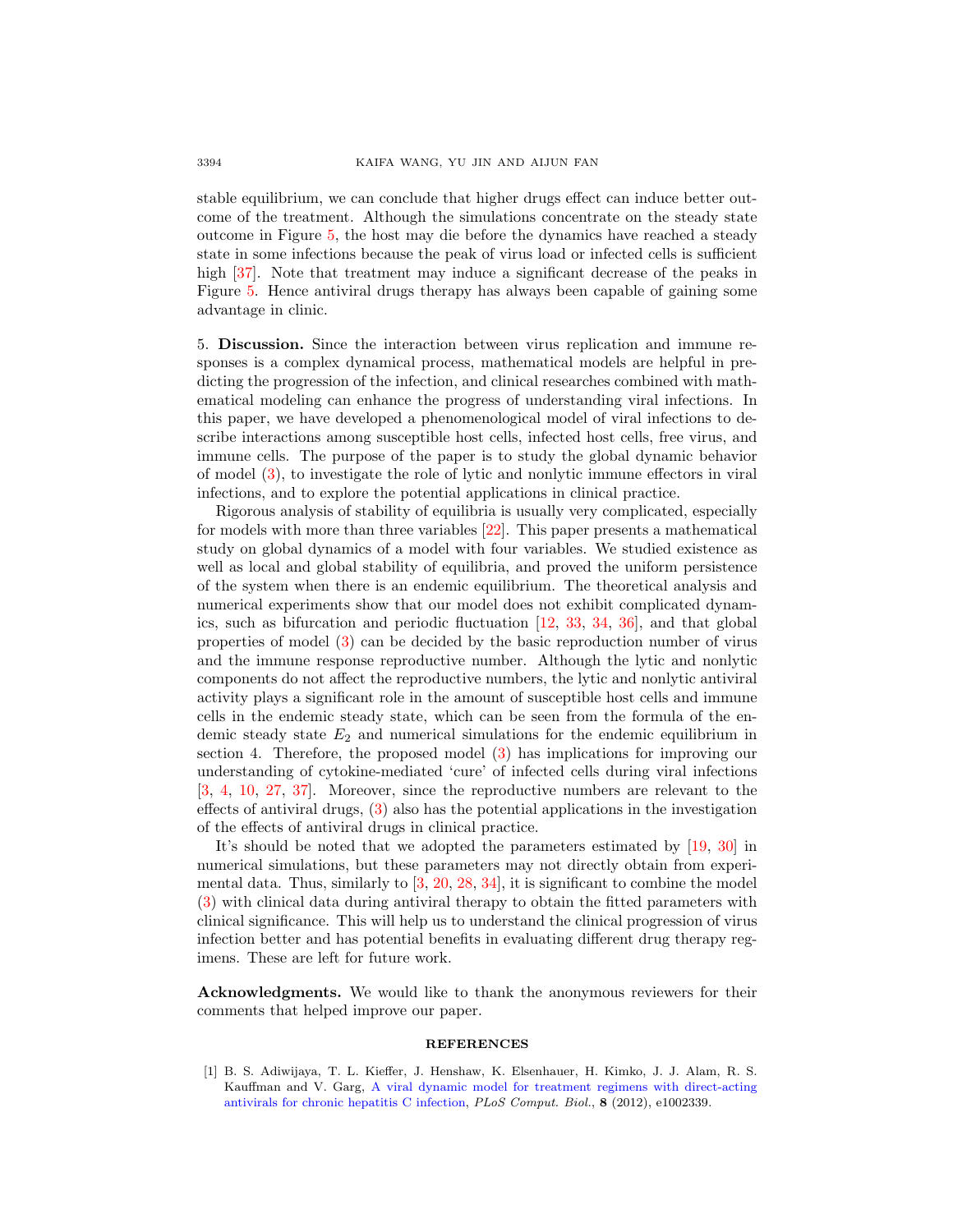- <span id="page-16-17"></span>[2] A. Bergthaler, L. Flatz, A. N. Hegazy, S. Johnson, E. Horvath, M. Löhning and D. D. Pinschewer, [Viral replicative capacity is the primary determinant of lymphocytic choriomeningitis](http://dx.doi.org/10.1073/pnas.1011998107) [virus persistence and immunosuppression,](http://dx.doi.org/10.1073/pnas.1011998107) Proc. Natl. Acad. Sci. USA, 107 (2010), 21641– 21646.
- <span id="page-16-18"></span>[\[3\]](http://www.ams.org/mathscinet-getitem?mr=MR2306969&return=pdf) S. M. Ciupe, R. M. Ribeiro, P. W. Nelson and A. S. Perelson, [Modeling the mechanisms of](http://dx.doi.org/10.1016/j.jtbi.2007.02.017) [acute hepatitis B virus infection,](http://dx.doi.org/10.1016/j.jtbi.2007.02.017) J. Theor. Biol., 247 (2007), 23–35.
- <span id="page-16-19"></span>[4] H. Dahari, E. Shudo, R. M. Ribeiro and A. S. Perelson, [Modeling complex decay profiles of](http://dx.doi.org/10.1002/hep.22586) [hepatitis B virus during antiviral therapy,](http://dx.doi.org/10.1002/hep.22586) Hepatology, 49 (2009), 32–38.
- <span id="page-16-10"></span>[5] R. J. De Boer and A. S. Perelson, Towards a general function describing T cell proliferation, J. Theor. Biol., **175** (1995), 567-576.
- <span id="page-16-11"></span>[6] R. J. De Boer and A. S. Perelson, Target cell limited and immune control models of HIV infection: A comparison, J. Theor. Biol., 190 (1998), 201–214.
- <span id="page-16-25"></span>[7] S. G. Deeks, [Protease inhibitors as immunomodulatory drugs for HIV infection,](http://dx.doi.org/10.1038/sj.clpt.6100205) Clin. Pharmacol. Ther., 82 (2007), 248-250.
- <span id="page-16-12"></span>[\[8\]](http://www.ams.org/mathscinet-getitem?mr=MR1057044&return=pdf) O. Diekmann, J. A. P. Heesterbeek and J. A. J. Metz, [On the definition and the computation of](http://dx.doi.org/10.1007/BF00178324) [the basic reproduction ratio R0 in models for infectious diseases in heterogeneous populations,](http://dx.doi.org/10.1007/BF00178324) J. Math. Biol., 28 (1990), 365–382.
- <span id="page-16-23"></span>[9] C. Flexner, [HIV drug development: The next 25 years,](http://dx.doi.org/10.1038/nrd2336) Nat. Rev. Drug Discov., 6 (2007), 959–966.
- <span id="page-16-20"></span>[10] L. G. Guidotti, R. Rochford, J. Chung, M. Shapiro, R. Purcell and F. V. Chisari, [Viral](http://dx.doi.org/10.1126/science.284.5415.825) [clearance without destruction of infected cells during acute HBV infection,](http://dx.doi.org/10.1126/science.284.5415.825) Science, 284 (1999), 825–829.
- <span id="page-16-14"></span>[\[11\]](http://www.ams.org/mathscinet-getitem?mr=MR0982666&return=pdf) J. K. Hale and P. Waltman, [Persistence in infinite-dimensional systems,](http://dx.doi.org/10.1137/0520025) SIAM J. Math. Anal., 20 (1989), 388–395.
- <span id="page-16-0"></span>[\[12\]](http://www.ams.org/mathscinet-getitem?mr=MR2587590&return=pdf) S. Hews, S. Eikenberry, J. D. Nagy and Y. Kuang, [Rich dynamics of a hepatitis B viral](http://dx.doi.org/10.1007/s00285-009-0278-3) [infection model with logistic hepatocyte growth,](http://dx.doi.org/10.1007/s00285-009-0278-3) J. Math. Biol., 60 (2010), 573–590.
- <span id="page-16-16"></span>[\[13\]](http://www.ams.org/mathscinet-getitem?mr=MR0812345&return=pdf) W. M. Hirsh, H. Hanisch and J. P. Gabriel, [Differential equation models of some parasitic](http://dx.doi.org/10.1002/cpa.3160380607) [infections: Methods for the study of asymptotic behavior,](http://dx.doi.org/10.1002/cpa.3160380607) Commun. Pur. Appl. Math., 38 (1985), 733–753.
- <span id="page-16-1"></span>[\[14\]](http://www.ams.org/mathscinet-getitem?mr=MR2945419&return=pdf) G. Huang, Y. Takeuchi and A. Korobeinikov, [HIV evolution and progression of the infection](http://dx.doi.org/10.1016/j.jtbi.2012.05.013) [to AIDS,](http://dx.doi.org/10.1016/j.jtbi.2012.05.013) J. Theor. Biol., 307 (2012), 149–159.
- <span id="page-16-24"></span>[15] C. A. Janeway, J. P. Travers, M. Walport and M. J. Shlomchik, Immunobiology 5: The Immune System in Health and Disease, Garland Publishing, New York, 2001.
- <span id="page-16-15"></span>[\[16\]](http://www.ams.org/mathscinet-getitem?mr=MR2255781&return=pdf) A. Korobeinikov, [Global properties of basic virus dynamics models,](http://dx.doi.org/10.1016/j.bulm.2004.02.001) Bull. Math. Biol., 66 (2004), 879–883.
- <span id="page-16-13"></span>[\[17\]](http://www.ams.org/mathscinet-getitem?mr=MR0481301&return=pdf) J. P. LaSalle, The Stability of Dynamical Systems, in Regional Conference Series in Applied Mathematics, SIAM, Philadelphia, PA, 1976.
- <span id="page-16-2"></span>[18] Q. Li, F. Lu and K. Wang, [Modeling of HIV-1 infection: Insights to the role of mono](http://dx.doi.org/10.1371/journal.pone.0046026)[cytes/macrophages, latently infected T4 cells, and HAART regimes,](http://dx.doi.org/10.1371/journal.pone.0046026) PLoS ONE, 7 (2012), e46026.
- <span id="page-16-6"></span>[19] W. M. Liu, [Nonlinear oscillation in models of immune responses to persistent viruses,](http://dx.doi.org/10.1006/tpbi.1997.1334) Theor. Popul. Biol., **52** (1997), 224-230.
- <span id="page-16-26"></span>[\[20\]](http://www.ams.org/mathscinet-getitem?mr=MR2785878&return=pdf) H. Miao, X. Xia, A. S. Perelson and H. Wu, [On identifiability of nonlinear ODE models and](http://dx.doi.org/10.1137/090757009) [applications in viral dynamics,](http://dx.doi.org/10.1137/090757009) SIAM Rev., 53 (2011), 3–39.
- <span id="page-16-22"></span>[21] S. N. Mueller and R. Ahmed, [High antigen levels are the cause of T cell exhaustion during](http://dx.doi.org/10.1073/pnas.0809818106) [chronic viral infection,](http://dx.doi.org/10.1073/pnas.0809818106) Proc. Natl. Acad. Sci. USA, 106 (2009), 8623–8628.
- <span id="page-16-7"></span>[\[22\]](http://www.ams.org/mathscinet-getitem?mr=MR2206233&return=pdf) A. Murase, T. Sasaki and T. Kajiwara, [Stability analysis of pathogen-immune interaction](http://dx.doi.org/10.1007/s00285-005-0321-y) [dynamics,](http://dx.doi.org/10.1007/s00285-005-0321-y) J. Math. Biol., 51 (2005), 247–267.
- <span id="page-16-8"></span>[\[23\]](http://www.ams.org/mathscinet-getitem?mr=MR2735691&return=pdf) Y. Nakata, [Global dynamics of a cell mediated immunity in viral infection models with dis](http://dx.doi.org/10.1016/j.jmaa.2010.08.025)[tributed delays,](http://dx.doi.org/10.1016/j.jmaa.2010.08.025) J. Math. Anal. Appl., 375 (2011), 14–27.
- <span id="page-16-9"></span>[24] M. A. Nowak and C. R. M. Bangham, [Population dynamics of immune responses to persistent](http://dx.doi.org/10.1126/science.272.5258.74) [viruses,](http://dx.doi.org/10.1126/science.272.5258.74) Science, 272 (1996), 74–79.
- <span id="page-16-3"></span>[\[25\]](http://www.ams.org/mathscinet-getitem?mr=MR2009143&return=pdf) M. A. Nowak and R. M. May, Virus Dynamics, Oxford University Press, New York, 2000.
- <span id="page-16-4"></span>[\[26\]](http://www.ams.org/mathscinet-getitem?mr=MR2869235&return=pdf) J. Pang, J. A. Cui and J. Hui, [The importance of immune responses in a model of hepatitis](http://dx.doi.org/10.1007/s11071-011-0022-6) [B virus,](http://dx.doi.org/10.1007/s11071-011-0022-6) Nonlinear Dynam., 67 (2012), 723–734.
- <span id="page-16-21"></span>[27] A. S. Perelson, [Modelling viral and immune system dynamics,](http://dx.doi.org/10.1038/nri700) Nat. Rev. Immunol., 2 (2002), 28–36.
- <span id="page-16-5"></span>[\[28\]](http://www.ams.org/mathscinet-getitem?mr=MR1669741&return=pdf) A. S. Perelson and P. W. Nelson, [Mathematical analysis of HIV-1 dynamics in vivo,](http://dx.doi.org/10.1137/S0036144598335107) SIAM  $Rev., 41 (1999), 3-44.$